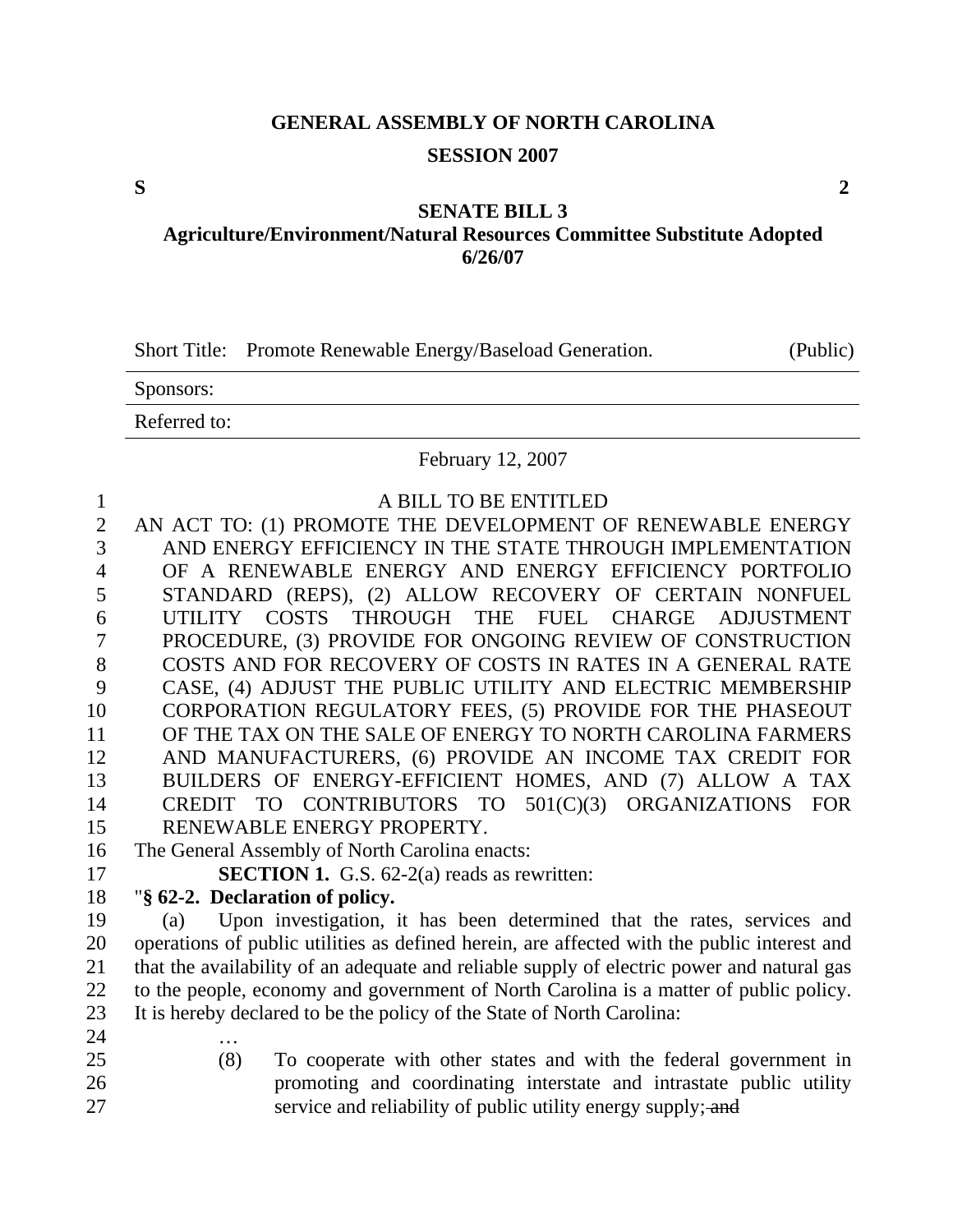| 1              |     | (9)  | To facilitate the construction of facilities in and the extension of                |
|----------------|-----|------|-------------------------------------------------------------------------------------|
| $\overline{2}$ |     |      | natural gas service to unserved areas in order to promote the public                |
| 3              |     |      | welfare throughout the State and to that end to authorize the creation              |
| $\overline{4}$ |     |      | of expansion funds for natural gas local distribution companies or gas              |
| 5              |     |      | districts to be administered under the supervision of the North Carolina            |
| 6              |     |      | Utilities Commission.Commission; and                                                |
| 7              |     | (10) | To promote the development of renewable energy and energy                           |
| 8              |     |      | efficiency through the implementation of a Renewable Energy and                     |
| 9              |     |      | Energy Efficiency Portfolio Standard (REPS) that will do all of the                 |
| 10             |     |      | <u>following:</u>                                                                   |
| 11             |     |      | Diversify the resources used to reliably meet the energy needs<br>$\underline{a}$ . |
| 12             |     |      | of consumers in the State.                                                          |
| 13             |     |      | <u>Provide greater energy security through the use of indigenous</u><br><u>b.</u>   |
| 14             |     |      | energy resources available within the State.                                        |
| 15             |     |      | Encourage private investment in renewable energy and energy<br>$\underline{c}$ .    |
| 16             |     |      | efficiency.                                                                         |
| 17             |     |      | Provide improved air quality and other benefits to energy<br>d.                     |
| 18             |     |      | consumers and citizens of the State."                                               |
| 19             |     |      | <b>SECTION 2.(a)</b> Article 7 of Chapter 62 of the General Statutes is amended     |
| 20             |     |      | by adding a new section to read:                                                    |
| 21             |     |      | "§ 62-133.7. Renewable Energy and Energy Efficiency Portfolio Standard (REPS).      |
| 22             | (a) |      | Definitions. – As used in this section:                                             |
| 23             |     | (1)  | Combined heat and power system' means a system that uses waste                      |
| 24             |     |      | heat to produce electricity or useful, measurable thermal or mechanical             |
| 25             |     |      | energy at a retail electric customer's facility.                                    |
| 26             |     | (2)  | Demand-side management' means activities, programs, or initiatives                  |
| 27             |     |      | undertaken by an electric power supplier or its customers to shift the              |
| 28             |     |      | timing of electricity use from peak to nonpeak demand periods.                      |
| 29             |     |      | Demand-side management' includes, but is not limited to, load                       |
| 30             |     |      | management, electric system equipment and operating controls, direct                |
| 31             |     |      | load control, and interruptible load.                                               |
| 32             |     | (3)  | Electric power supplier' means a public utility, an electric membership             |
| 33             |     |      | corporation, or a municipality that sells electric power to retail electric         |
| 34             |     |      | power customers in the State.                                                       |
| 35             |     | (4)  | 'Energy efficiency measure' means an equipment, physical, or program                |
| 36             |     |      | change implemented after 1 January 2007 that results in less energy                 |
| 37             |     |      | used to perform the same function. Energy efficiency measure                        |
| 38             |     |      | includes, but is not limited to, energy produced from a combined heat               |
| 39             |     |      | and power system that uses nonrenewable energy resources. 'Energy                   |
| 40             |     |      | efficiency measure' does not include demand-side management.                        |
|                |     |      |                                                                                     |
| 41             |     | (5)  | <u>New renewable energy facility means a renewable energy facility that</u>         |
| 42             |     |      | either:                                                                             |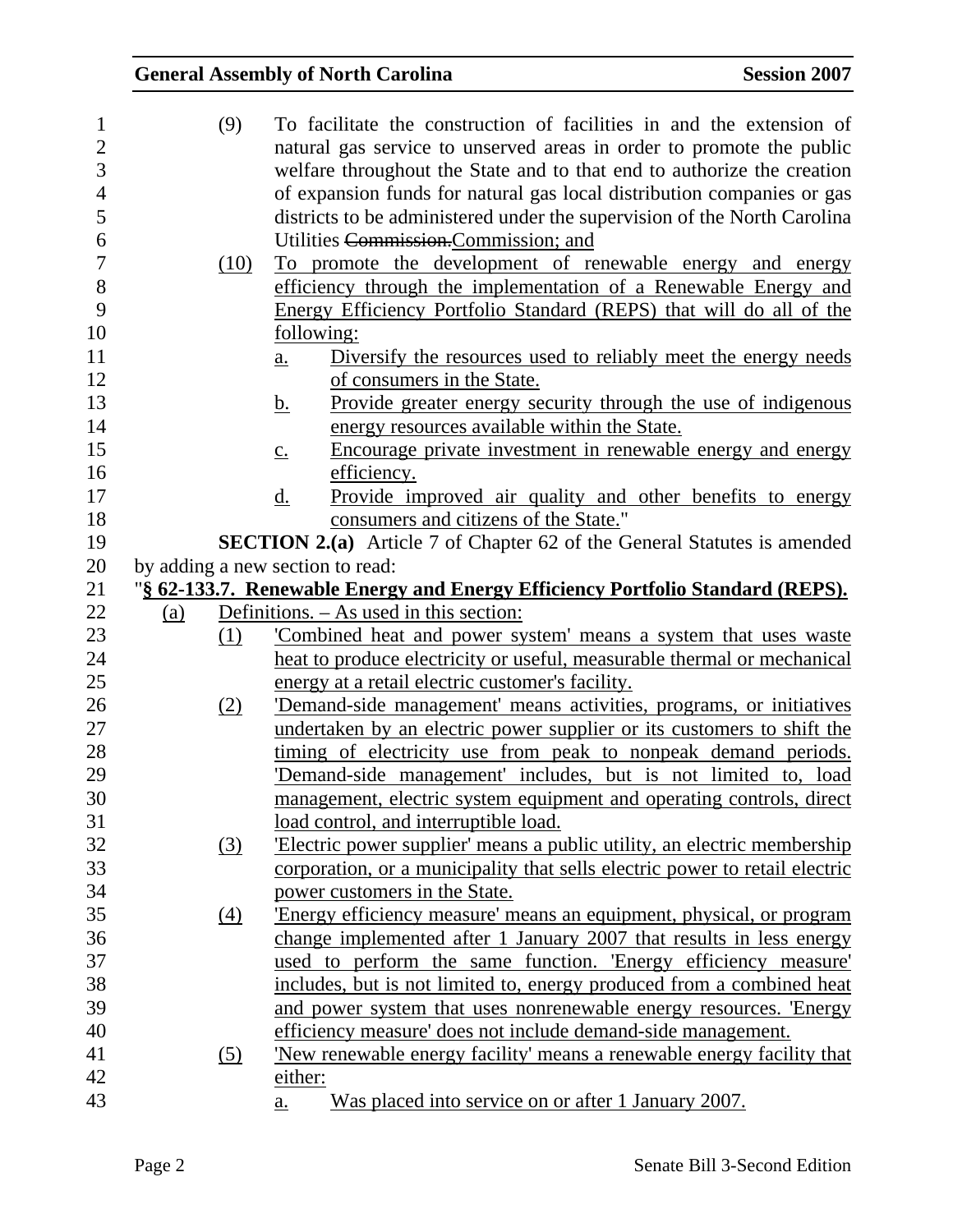| $\mathbf{1}$   |                     |     | Delivers or has delivered electric power to an electric power<br><u>b.</u>           |
|----------------|---------------------|-----|--------------------------------------------------------------------------------------|
| $\overline{2}$ |                     |     | supplier pursuant to a contract with NC GreenPower                                   |
| 3              |                     |     | Corporation that was entered into prior to 1 January 2007.                           |
| $\overline{4}$ |                     |     | Is a hydroelectric power facility with a generation capacity of<br>$\underline{c}$ . |
| 5              |                     |     | 10 megawatts or less that delivers electric power to an electric                     |
| 6              |                     |     | power supplier.                                                                      |
| $\overline{7}$ |                     | (6) | 'Renewable energy certificate' means a tradable instrument that is                   |
| 8              |                     |     | equal to one megawatt hour of electricity or equivalent energy                       |
| 9              |                     |     | supplied by a renewable energy facility, new renewable energy                        |
| 10             |                     |     | facility, or reduced by implementation of an energy efficiency measure               |
| 11             |                     |     | that is used to track and verify compliance with the requirements of                 |
| 12             |                     |     | this section as determined by the Commission. A 'renewable energy                    |
| 13             |                     |     | certificate' does not include the related emission reductions, including,            |
| 14             |                     |     | but not limited to, reductions of sulfur dioxide, oxides of nitrogen,                |
| 15             |                     |     | mercury, or carbon dioxide.                                                          |
| 16             |                     | (7) | Renewable energy facility' means a facility, other than a hydroelectric              |
| 17             |                     |     | power facility with a generation capacity of more than 10 megawatts,                 |
| 18             |                     |     | that either:                                                                         |
| 19             |                     |     | Generates electric power by the use of a renewable energy<br>$\underline{a}$ .       |
| 20             |                     |     | resource.                                                                            |
| 21             |                     |     | Generates useful, measurable combined heat and power derived<br><u>b.</u>            |
| 22             |                     |     | from a renewable energy resource.                                                    |
| 23             |                     |     | Is a solar thermal energy facility.<br>$\underline{c}$ .                             |
| 24             |                     | (8) | Renewable energy resource' means a solar electric, solar thermal,                    |
| 25             |                     |     | wind, hydropower, geothermal, or ocean current or wave energy                        |
| 26             |                     |     | resource; a biomass resource, including agricultural waste, animal                   |
| 27             |                     |     | waste, wood waste, spent pulping liquors, combustible residues,                      |
| 28             |                     |     | combustible liquids, combustible gases, energy crops, or landfill                    |
| 29             |                     |     | methane; waste heat derived from a renewable energy resource and                     |
| 30             |                     |     | used to produce electricity or useful, measurable thermal energy at a                |
| 31             |                     |     | retail electric customer's facility; or hydrogen derived from a                      |
| 32             |                     |     | renewable energy resource. 'Renewable energy resource' does not                      |
| 33             |                     |     | include a fossil fuel or nuclear energy resource.                                    |
| 34             | <u>(b)</u>          |     | Renewable Energy and Energy Efficiency Standards (REPS) for Electric                 |
| 35             | Public Utilities. - |     |                                                                                      |
| 36             |                     | (1) | Each electric public utility in the State shall be subject to a Renewable            |
| 37             |                     |     | Energy and Energy Efficiency Portfolio Standard (REPS) according to                  |
| 38             |                     |     | the following schedule:                                                              |
| 39             |                     |     | Calendar Year<br><b>REPS</b> Requirement                                             |
| 40             |                     |     | 3% of 2011 North Carolina retail sales<br>2012                                       |
| 41             |                     |     | 6% of 2014 North Carolina retail sales<br>2015                                       |
| 42             |                     |     | 10% of 2017 North Carolina retail sales<br>2018                                      |
| 43             |                     |     | 2021 and thereafter<br>12.5% of 2020 North Carolina retail sales                     |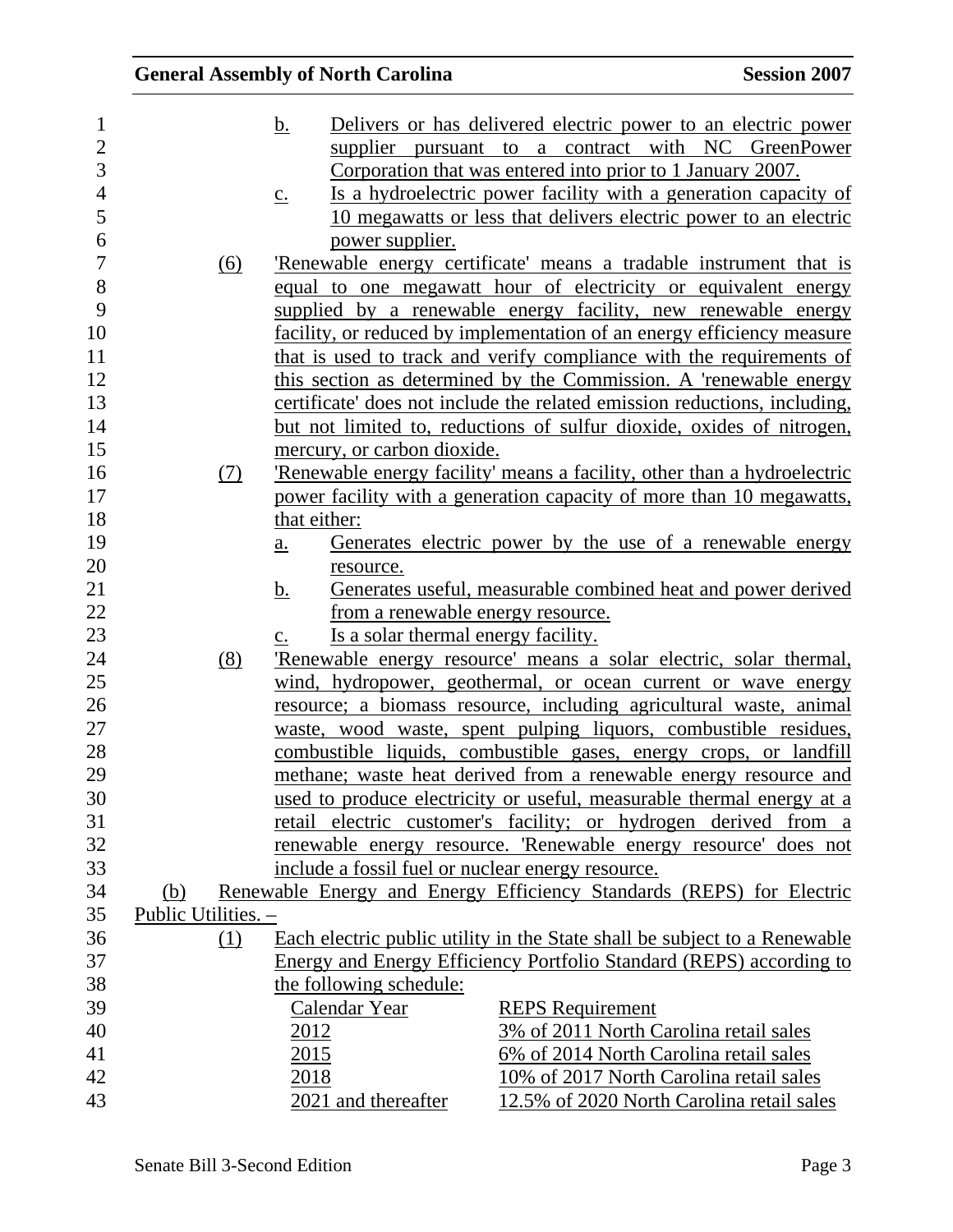| 1              | (2) |                            | An electric public utility may meet the requirements of this section by |
|----------------|-----|----------------------------|-------------------------------------------------------------------------|
| $\overline{2}$ |     |                            | any one or more of the following:                                       |
| 3              |     | $\underline{\mathbf{a}}$ . | <u>Generate electric power at a new renewable energy facility.</u>      |
| $\overline{4}$ |     | <u>b.</u>                  | Use a renewable energy resource to generate electric power at a         |
| 5              |     |                            | generating facility other than the generation of electric power         |
| 6              |     |                            | from waste heat derived from the combustion of fossil fuel.             |
| $\overline{7}$ |     | $\underline{c}$ .          | Reduce energy consumption through the implementation of an              |
| 8              |     |                            | energy efficiency measure; provided, however, an electric               |
| 9              |     |                            | public utility subject to the provisions of this subsection may         |
| 10             |     |                            | meet up to twenty-five percent $(25%)$ of the requirements of           |
| 11             |     |                            | this section through savings due to implementation of energy            |
| 12             |     |                            | efficiency measures. Beginning in calendar year 2021 and each           |
| 13             |     |                            | year thereafter, an electric public utility may meet up to forty        |
| 14             |     |                            | percent (40%) of the requirements of this section through               |
| 15             |     |                            | savings due to implementation of energy efficiency measures.            |
| 16             |     | $\underline{\mathrm{d}}$ . | Purchase electric power from a new renewable energy facility.           |
| 17             |     |                            | Electric power purchased from a new renewable energy facility           |
| 18             |     |                            | located outside the geographic boundaries of the State shall            |
| 19             |     |                            | meet the requirements of this section if the electric power is          |
| 20             |     |                            | delivered to a public utility that provides electric power to retail    |
| 21             |     |                            | electric customers in the State; provided, however, the electric        |
| 22             |     |                            | public utility shall not sell the renewable energy certificates         |
| 23             |     |                            | created pursuant to this paragraph to another electric public           |
| 24             |     |                            | utility.                                                                |
| 25             |     | <u>e.</u>                  | Purchase renewable energy certificates derived from in-State or         |
| 26             |     |                            | out-of-state new renewable energy facilities. Certificates              |
| 27             |     |                            | derived from out-of-state new renewable energy facilities shall         |
| 28             |     |                            | not be used to meet more than twenty-five percent (25%) of the          |
| 29             |     |                            | requirements of this section, provided that this limitation shall       |
| 30             |     |                            | not apply to an electric public utility with less than 150,000          |
| 31             |     |                            | North Carolina retail jurisdictional customers as of 31                 |
| 32             |     |                            | December 2006.                                                          |
| 33             |     | <u>f.</u>                  | Use electric power that is supplied by a new renewable energy           |
| 34             |     |                            | facility or saved due to the implementation of an energy                |
| 35             |     |                            | efficiency measure that exceeds the requirements of this section        |
| 36             |     |                            | for any calendar year as a credit towards the requirements of           |
| 37             |     |                            | this section in the following calendar year or sell the associated      |
| 38             |     |                            | renewable energy certificates.                                          |
| 39             | (c) |                            | Renewable Energy and Energy Efficiency Standards (REPS) for Electric    |
| 40             |     |                            | Membership Corporations and Municipalities. -                           |
| 41             | (1) |                            | Each electric membership corporation or municipality that sells         |
| 42             |     |                            | electric power to retail electric power customers in the State shall be |
| 43             |     |                            | subject to a Renewable Energy and Energy Efficiency Portfolio           |
| 44             |     |                            | Standard (REPS) according to the following schedule:                    |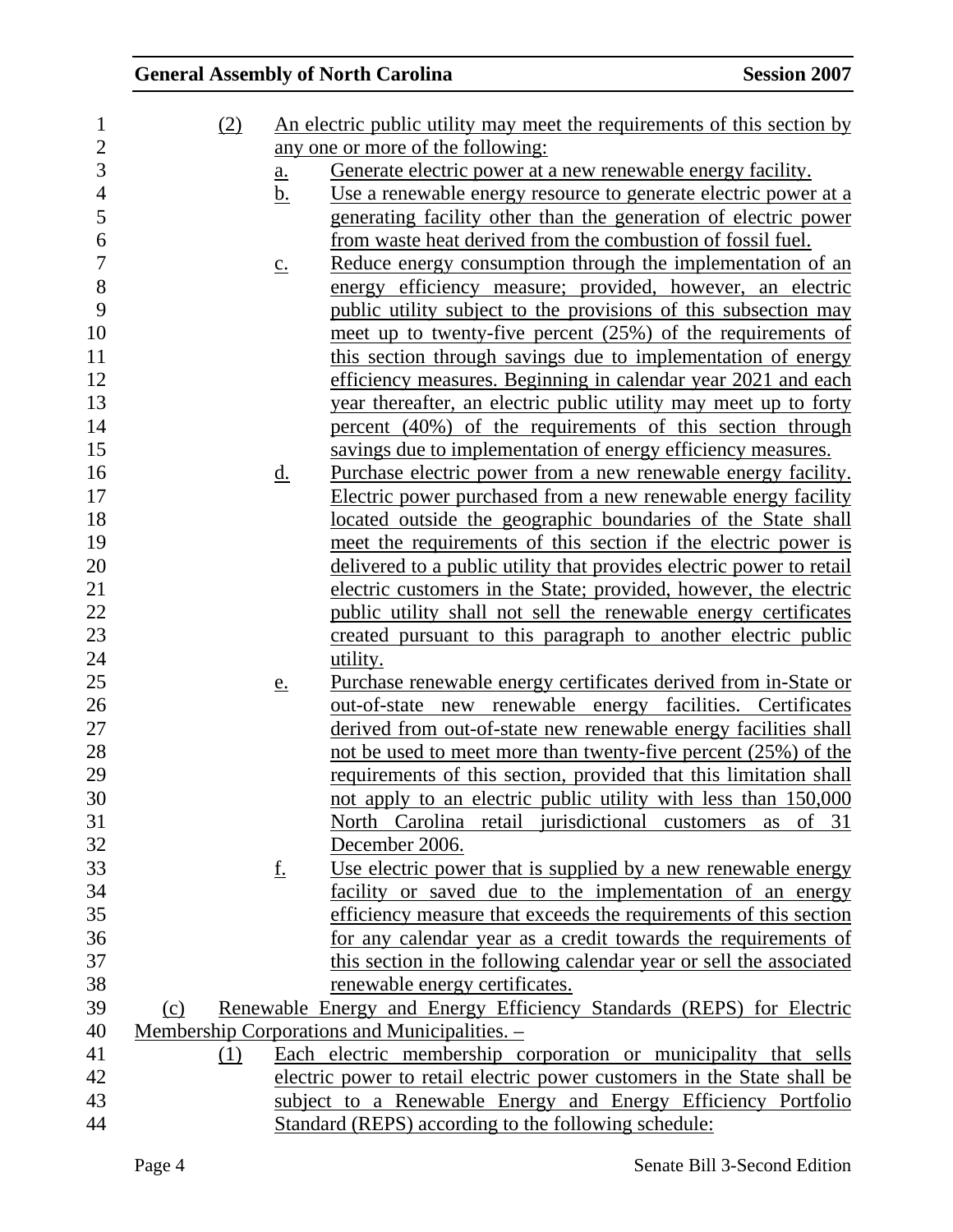| 1              |                   | Calendar Year                      | <b>REPS</b> Requirement                                                                   |
|----------------|-------------------|------------------------------------|-------------------------------------------------------------------------------------------|
| $\overline{2}$ | 2012              |                                    | 3% of 2011 North Carolina retail sales                                                    |
| 3              | 2015              |                                    | 6% of 2014 North Carolina retail sales                                                    |
| $\overline{4}$ |                   | 2018 and thereafter                | 10% of 2017 North Carolina retail sales                                                   |
| 5              | (2)               |                                    | An electric membership corporation or municipality may meet the                           |
| 6              |                   |                                    | requirements of this section by any one or more of the following:                         |
| 7              | $\underline{a}$ . |                                    | Generate electric power at a new renewable energy facility.                               |
| 8              | b.                |                                    | Reduce energy consumption through the implementation of                                   |
| 9              |                   |                                    | demand-side management or energy efficiency measures.                                     |
| 10             | $\underline{c}$ . |                                    | Purchase electric power from a renewable energy facility or a                             |
| 11             |                   |                                    | hydroelectric power facility, provided that no more than thirty                           |
| 12             |                   |                                    | percent (30%) of the requirements of this section may be met                              |
| 13             |                   |                                    | with hydroelectric power, including allocations made by the                               |
| 14             |                   | Southeastern Power Administration. |                                                                                           |
| 15             | <u>d.</u>         |                                    | Purchase renewable energy certificates derived from in-State or                           |
| 16             |                   |                                    | out-of-state renewable energy facilities. An electric power                               |
| 17             |                   |                                    | supplier subject to the requirements of this subsection may use                           |
| 18             |                   |                                    | certificates derived from out-of-state renewable energy facilities                        |
| 19             |                   |                                    | to meet no more than twenty-five percent $(25%)$ of the                                   |
| 20             |                   | requirements of this section.      |                                                                                           |
| 21             | e.                |                                    | Acquire all or part of its electric power through a wholesale                             |
| 22<br>23       |                   |                                    | purchase power agreement with a wholesale supplier of electric                            |
|                |                   |                                    | power whose portfolio of supply and demand options meets the                              |
| 24             |                   | requirements of this section.      |                                                                                           |
| 25             | <u>f.</u>         |                                    | Use electric power that is supplied by a new renewable energy                             |
| 26             |                   |                                    | facility or saved due to the implementation of demand-side                                |
|                |                   |                                    | management or energy efficiency measures that exceeds the                                 |
| 27<br>28<br>29 |                   |                                    | requirements of this section for any calendar year as a credit                            |
|                |                   |                                    | towards the requirements of this section in the following                                 |
| 30             |                   |                                    | calendar year or sell the associated renewable energy                                     |
| 31             |                   | certificates.                      |                                                                                           |
| 32             | (d)               |                                    | Compliance With REPS Requirement Through Use of Solar Energy                              |
| 33             |                   |                                    | Resources. – For calendar year 2018 and for each calendar year thereafter, at least       |
| 34             |                   |                                    | two-tenths of one percent $(0.2\%)$ of the total electric power in kilowatt hours sold to |
| 35             |                   |                                    | retail electric customers in the State, or an equivalent amount of energy, shall be       |
| 36             |                   |                                    | supplied by a combination of new solar electric facilities and new metered solar thermal  |
| 37             |                   |                                    | energy facilities that use one or more of the following applications: solar hot water,    |
| 38             |                   |                                    | solar absorption cooling, solar dehumidification, solar thermally driven refrigeration,   |
| 39             |                   |                                    | and solar industrial process heat. The terms of any contract entered into between an      |
| 40             |                   |                                    | electric power supplier and a new solar electric facility or new metered solar thermal    |
| 41             |                   |                                    | energy facility shall be of sufficient length to stimulate development of solar energy;   |
| 42             |                   |                                    | provided, the Commission shall develop a procedure to determine if an electric power      |
| 43             |                   |                                    | supplier is in compliance with the provisions of this subsection if a new solar electric  |
| 44             |                   |                                    | facility or a new metered solar thermal energy facility fails to meet the terms of its    |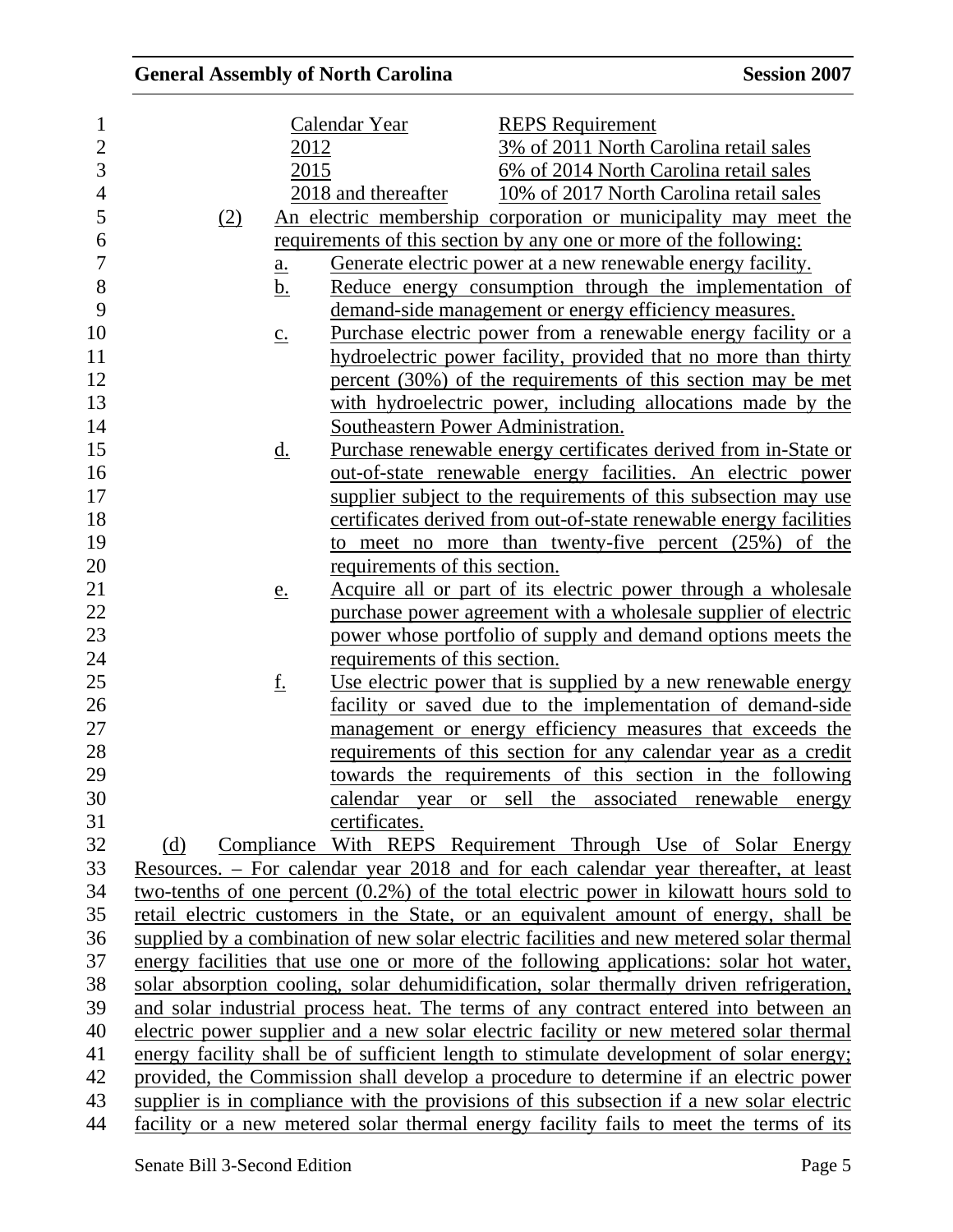| 1              |                     |      |                   | contract with the electric power supplier. As used in this subsection, 'new' means a       |
|----------------|---------------------|------|-------------------|--------------------------------------------------------------------------------------------|
| $\overline{2}$ |                     |      |                   | facility that was first placed into service on or after 1 January 2007. The electric power |
| 3              |                     |      |                   | suppliers shall comply with the requirements of this subsection according to the           |
| $\overline{4}$ | following schedule: |      |                   |                                                                                            |
| 5              |                     |      | Calendar Year     | <b>Requirement for Solar Energy Resources</b>                                              |
| 6              |                     | 2010 |                   | 0.02%                                                                                      |
| $\overline{7}$ |                     | 2012 |                   | 0.07%                                                                                      |
| $8\,$          |                     | 2015 |                   | 0.14%                                                                                      |
| 9              |                     | 2018 |                   | 0.20%                                                                                      |
| 10             | <u>(e)</u>          |      |                   | Compliance With REPS Requirement Through Use of Swine Waste                                |
| 11             |                     |      |                   | Resources. – For calendar year 2018 and for each calendar year thereafter, at least        |
| 12             |                     |      |                   | two-tenths of one percent $(0.2\%)$ of the total electric power in kilowatt hours sold to  |
| 13             |                     |      |                   | retail electric customers in the State shall be supplied, or contracted for supply in each |
| 14             |                     |      |                   | year, by swine waste. The electric power suppliers, in the aggregate, shall comply with    |
| 15             |                     |      |                   | the requirements of this subsection according to the following schedule:                   |
| 16             |                     |      | Calendar Year     | <b>Requirement for Swine Waste Resources</b>                                               |
| 17             |                     | 2012 |                   | 0.07%                                                                                      |
| 18             |                     | 2015 |                   | 0.14%                                                                                      |
| 19             |                     | 2018 |                   | 0.20%                                                                                      |
| 20             | (f)                 |      |                   | Compliance With REPS Requirement Through Use of Poultry Waste                              |
| 21             |                     |      |                   | Resources. – For calendar year 2014 and for each calendar year thereafter, at least        |
| 22             |                     |      |                   | 900,000 megawatt hours of the total electric power sold to retail electric customers in    |
| 23             |                     |      |                   | the State shall be supplied, or contracted for supply in each year, by poultry waste       |
| 24             |                     |      |                   | combined with wood shavings, straw, rice hulls, or other bedding material. The electric    |
| 25             |                     |      |                   | power suppliers, in the aggregate, shall comply with the requirements of this subsection   |
| 26             |                     |      |                   | according to the following schedule:                                                       |
| 27             |                     |      | Calendar Year     | <b>Requirement for Poultry Waste Resources</b>                                             |
| 28             |                     | 2012 |                   | 170,000 megawatt hours                                                                     |
| 29             |                     | 2013 |                   | 700,000 megawatt hours                                                                     |
| 30             |                     | 2014 |                   | 900,000 megawatt hours                                                                     |
| 31             | (g)                 |      |                   | Cost Recovery and Customer Charges. -                                                      |
| 32             |                     | (1)  |                   | For the purposes of this subsection, the term "incremental costs"                          |
| 33             |                     |      |                   | means all reasonable and prudent costs incurred by an electric power                       |
| 34             |                     |      | supplier to:      |                                                                                            |
| 35             |                     |      | $\underline{a}$ . | Comply with the requirements of subsections $(b)$ , $(c)$ , $(d)$ , $(e)$ ,                |
| 36             |                     |      |                   | and (f) of this section that are in excess of the electric power                           |
| 37             |                     |      |                   | supplier's avoided costs other than those costs recovered                                  |
| 38             |                     |      |                   | pursuant to G.S. $62-133.8$ .                                                              |
| 39             |                     |      | <u>b.</u>         | Fund research that encourages the development of renewable                                 |
| 40             |                     |      |                   | energy, energy efficiency, or improved air quality, provided                               |
| 41             |                     |      |                   | those costs do not exceed one million dollars (\$1,000,000) per                            |
| 42             |                     |      |                   | year.                                                                                      |
| 43             |                     |      | $\underline{c}$ . | Comply with any federal mandate that is similar to the                                     |
| 44             |                     |      |                   | requirements of subsections (b), (c), (d), (e), and (f) of this                            |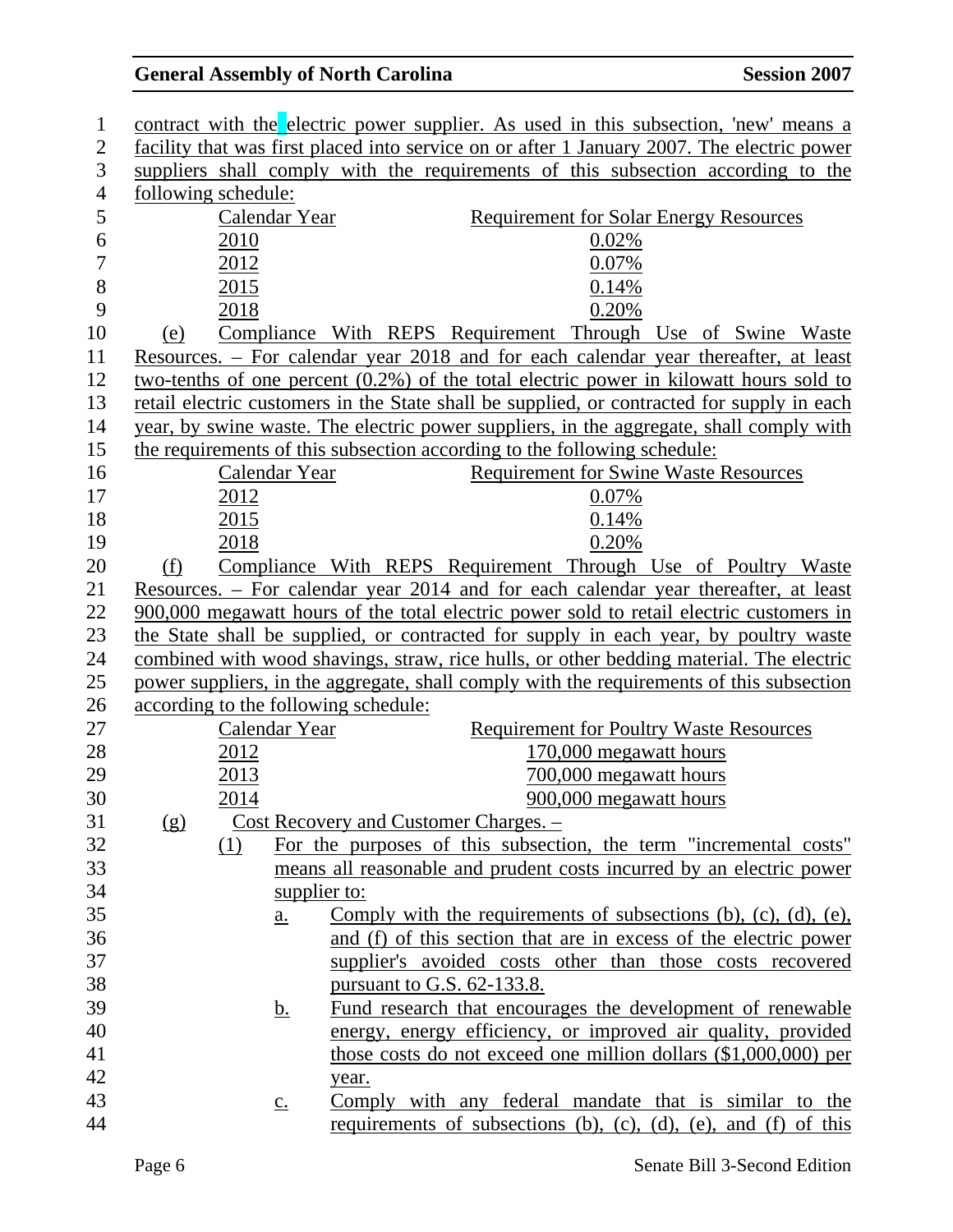|  | <b>General Assembly of North Carolina</b> |  |
|--|-------------------------------------------|--|
|--|-------------------------------------------|--|

| 1                |                         |                      |                                                 | section that exceed the costs that the electric power supplier               |
|------------------|-------------------------|----------------------|-------------------------------------------------|------------------------------------------------------------------------------|
| $\overline{2}$   |                         |                      |                                                 | would have incurred under those subsections in the absence of                |
| 3                |                         | the federal mandate. |                                                 |                                                                              |
| $\overline{4}$   | (2)                     |                      |                                                 | All reasonable and prudent costs incurred by an electric power supplier      |
| 5                |                         |                      |                                                 | to comply with any federal mandate that is similar to the requirements       |
| $\boldsymbol{6}$ |                         |                      |                                                 | of subsections (b), (c), (d), (e), and (f) of this section, including, but   |
| $\overline{7}$   |                         |                      |                                                 | not limited to, the avoided costs associated with a federal mandate that     |
| 8                |                         |                      |                                                 | exceeds the avoided costs that the electric power supplier would have        |
| 9                |                         |                      |                                                 | incurred pursuant to subsections (b), (c), (d), (e), and (f) of this section |
| 10               |                         |                      |                                                 | in the absence of the federal mandate, shall be recovered by the             |
| 11               |                         |                      |                                                 | electric power supplier in an annual rider charge assessed in                |
| 12               |                         |                      |                                                 | accordance with the schedule set out in subdivision (4) of this              |
| 13               |                         |                      |                                                 | subsection increased by the Commission on a pro rata basis to allow          |
| 14               |                         |                      |                                                 | for full and complete recovery of all reasonable and prudent costs           |
| 15               |                         |                      | incurred to comply with the federal mandate.    |                                                                              |
| 16               | (3)                     |                      |                                                 | Except as provided in subdivision $(2)$ of this subsection, the total        |
| 17               |                         |                      |                                                 | annual incremental cost to be incurred by an electric power supplier         |
| 18               |                         |                      |                                                 | and recovered from the electric power supplier's retail customers shall      |
| 19               |                         |                      |                                                 | not exceed an amount equal to the per-account annual charges set out         |
| 20               |                         |                      |                                                 | in subdivision (4) of this subsection applied to the electric power          |
| 21               |                         |                      |                                                 | supplier's total number of customer accounts determined as of 31             |
| 22               |                         |                      |                                                 | December of the previous calendar year. An electric power supplier           |
| 23               |                         |                      |                                                 | shall be conclusively deemed to be in compliance with the                    |
| 24               |                         |                      |                                                 | requirements of subsections (b), (c), (d), (e), and (f) of this section if   |
| 25               |                         |                      |                                                 | the electric power supplier's total annual incremental costs incurred        |
| 26               |                         |                      |                                                 | equals an amount equal to the per-account annual charges set out in          |
| 27               |                         |                      |                                                 | subdivision (4) of this subsection applied to the electric power             |
| 28               |                         |                      |                                                 | supplier's total number of customer accounts determined as of 31             |
| 29               |                         |                      |                                                 | December of the previous calendar year. The total annual incremental         |
| 30               |                         |                      |                                                 | cost recoverable by an electric power supplier from an individual            |
| 31               |                         |                      |                                                 | customer shall not exceed the per-account charges set out in                 |
| 32               |                         |                      |                                                 | subdivision (4) of this subsection except as these charges may be            |
| 33               |                         |                      | adjusted in subdivision (2) of this subsection. |                                                                              |
| 34               | (4)                     |                      |                                                 | An electric power supplier shall be allowed to recover the incremental       |
| 35               |                         |                      |                                                 | costs incurred to comply with the requirements of subsections (b), (c),      |
| 36               |                         |                      |                                                 | (d), (e), and (f) of this section and fund research as provided in           |
| 37               |                         |                      |                                                 | subdivision (1) of this subsection through an annual rider not to exceed     |
| 38               |                         |                      | the following per-account annual charges:       |                                                                              |
| 39               |                         |                      |                                                 |                                                                              |
| 40               | <b>Customer Class</b>   | 2008-2011            | 2012-2014                                       | 2015 and thereafter                                                          |
| 41               |                         |                      |                                                 |                                                                              |
| 42               | Residential per account | \$10.00              | \$12.00                                         | \$34.00                                                                      |
| 43               | Commercial per account  | \$50.00              | \$150.00                                        | \$150.00                                                                     |
| 44               | Industrial per account  | \$500.00             | \$1,000.00                                      | \$1,000.00                                                                   |
|                  |                         |                      |                                                 |                                                                              |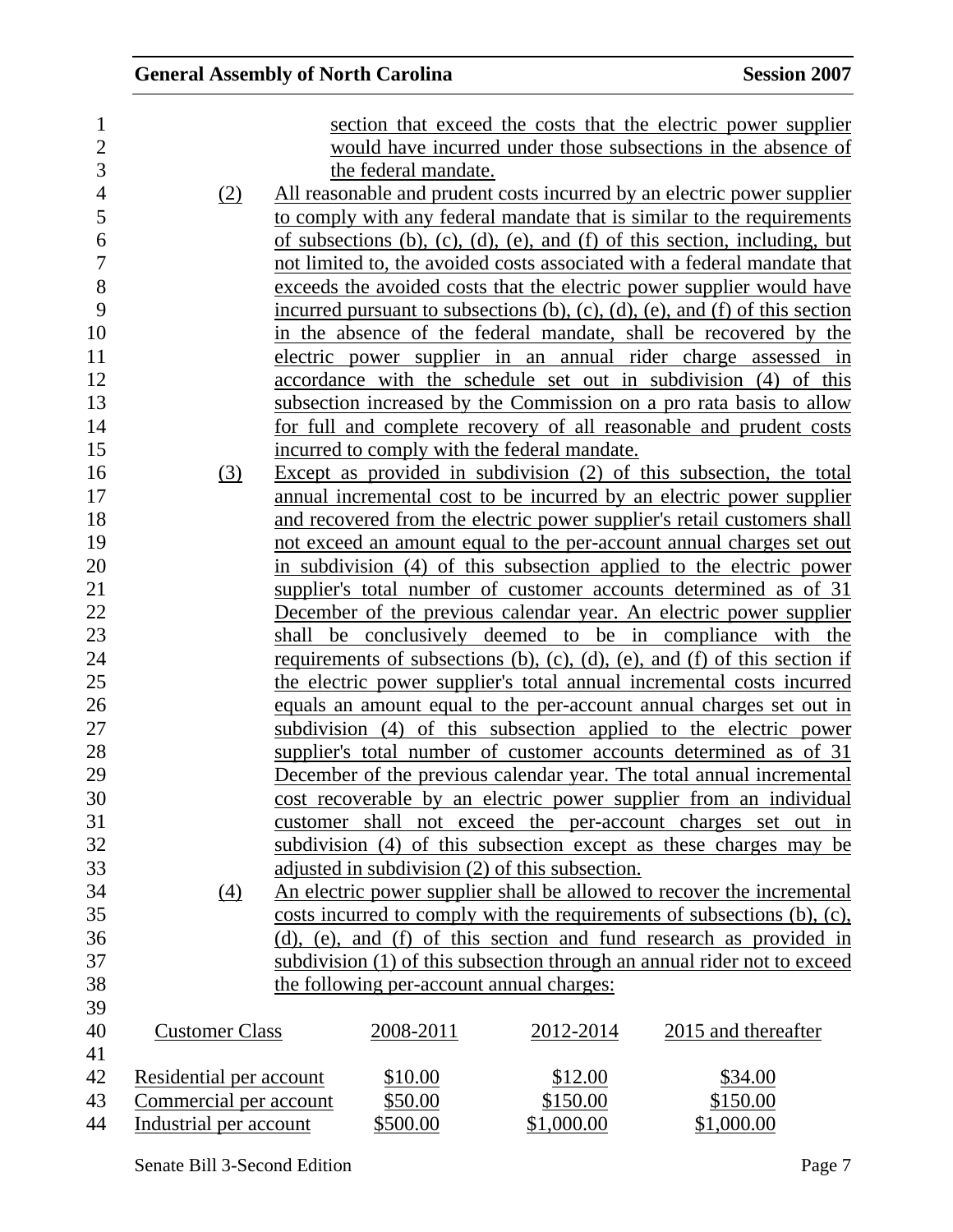| 1                        | (5)              | The Commission shall adopt rules to establish a procedure for the                       |
|--------------------------|------------------|-----------------------------------------------------------------------------------------|
| $\overline{c}$           |                  | annual assessment of the per-account charges set out in this subsection                 |
| 3                        |                  | to an electric public utility's customers to allow for timely recovery of               |
| $\overline{\mathcal{A}}$ |                  | all reasonable and prudent costs of compliance with the requirements                    |
| 5                        |                  |                                                                                         |
| 6                        |                  | of subsections (b), (c), (d), (e), and (f) of this section and to fund                  |
|                          |                  | research as provided in subdivision (1) of this subsection. The                         |
| 7                        |                  | Commission shall insure that the costs to be recovered from individual                  |
| 8                        |                  | customers on a per-account basis pursuant to subdivisions (2) and (3)                   |
| 9                        |                  | of this subsection are in the same proportion as the per-account annual                 |
| 10                       |                  | charges for each customer class set out in subdivision (4) of this                      |
| 11                       |                  | subsection.                                                                             |
| 12                       | (h)              | Adoption of Rules. – The Commission shall adopt rules to implement the                  |
| 13                       |                  | provisions of this section. In developing rules, the Commission shall:                  |
| 14                       | (1)              | Provide for the monitoring of compliance with and enforcement of the                    |
| 15                       |                  | requirements of this section.                                                           |
| 16                       | (2)              | Include a procedure to modify or delay the provisions of subsections                    |
| 17                       |                  | (b), (c), (d), (e), and (f) of this section in whole or in part if the                  |
| 18                       |                  | <u>Commission determines that it is in the public interest to do so. The</u>            |
| 19                       |                  | procedure adopted pursuant to this subdivision shall include a                          |
| 20                       |                  | requirement that the electric power supplier demonstrate that it made a                 |
| 21                       |                  | reasonable effort to meet the requirements set out in this section.                     |
| 22                       | $\left(3\right)$ | Ensure that energy credited toward compliance with the provisions of                    |
| 23                       |                  | this section not be credited toward any other purpose, including                        |
| 24                       |                  | another renewable energy portfolio standard or voluntary renewable                      |
| 25                       |                  | energy purchase program in this State or any other state.                               |
| 26                       | (4)              | Establish standards for interconnection of renewable energy facilities                  |
| 27                       |                  | and other nonutility owned generation with a generation capacity of 10                  |
| 28                       |                  | megawatts or less to an electric public utility's distribution system;                  |
| 29                       |                  | provided, however, that the Commission shall adopt, if appropriate,                     |
| 30                       |                  | federal interconnection standards.                                                      |
| 31                       | (5)              | Consider whether it is in the public interest to adopt rules for electric               |
| 32                       |                  | public utilities for net metering of renewable energy facilities with a                 |
| 33                       |                  |                                                                                         |
| 34                       |                  | generation capacity of one megawatt or less.                                            |
|                          | (i)              | <u>Report. – No later than 1 October of each year, the Commission shall submit</u>      |
| 35                       |                  | a report on the activities taken by the Commission to implement, and by electric power  |
| 36                       |                  | suppliers to comply with, the requirements of this section to the Governor, the         |
| 37                       |                  | Environmental Review Commission, and the Joint Legislative Utility Review               |
| 38                       |                  | Committee. The report shall include any public comments received regarding direct,      |
| 39                       |                  | secondary, and cumulative environmental impacts of the implementation of the            |
| 40                       |                  | requirements of this section. In developing the report, the Commission shall consult    |
| 41                       |                  | with the Department of Environment and Natural Resources."                              |
| 42                       |                  | <b>SECTION 2.(b)</b> The Commission shall submit the first report required by           |
| 43                       |                  | G.S. 62-133.7(i), as enacted by subsection (a) of this section, no later than 1 October |
| 44                       | 2008.            |                                                                                         |

2008.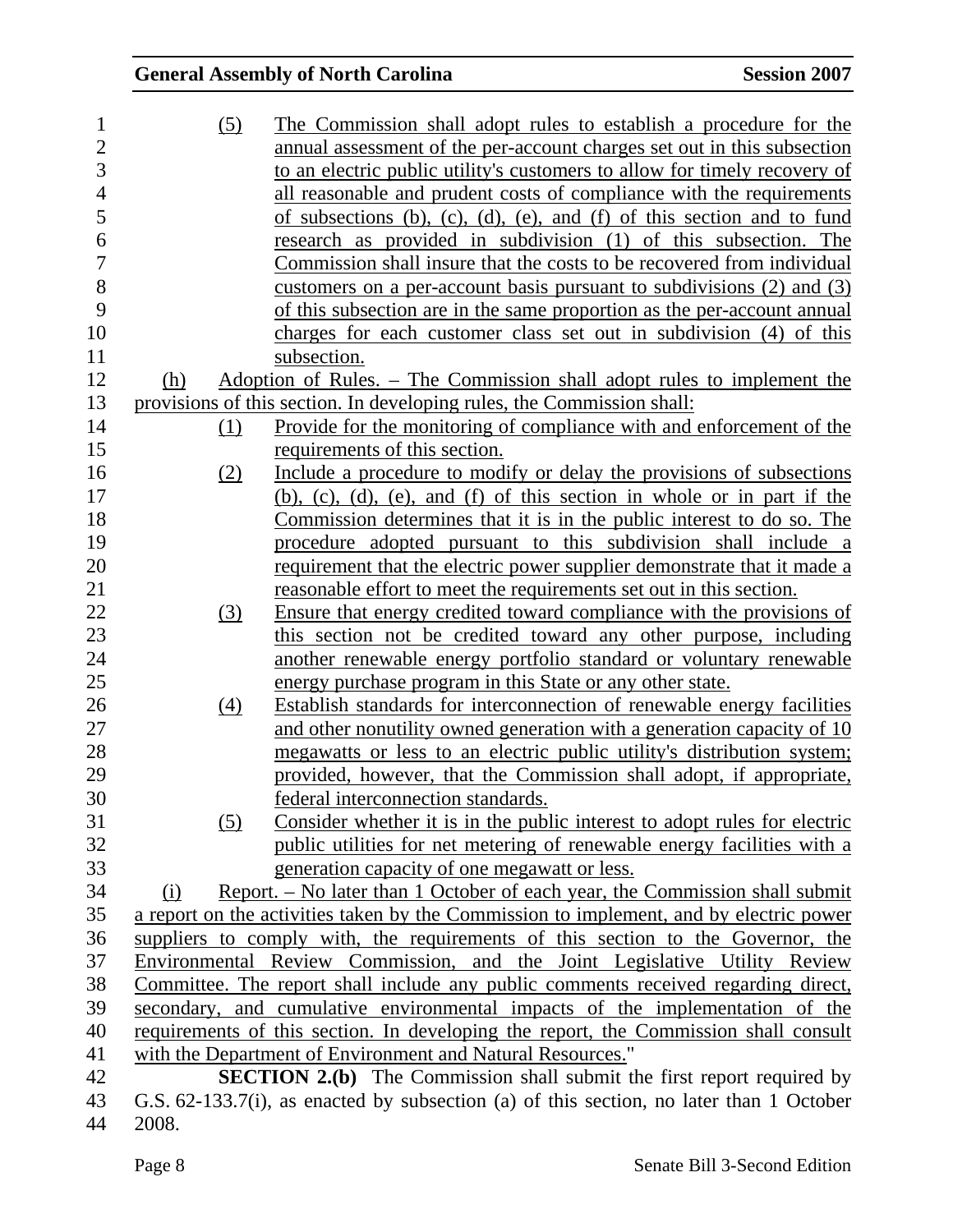| 1              | <b>SECTION 3.</b> If the federal government imposes requirements similar to                |
|----------------|--------------------------------------------------------------------------------------------|
| $\overline{2}$ | those set out in G.S. 62-133.7 on electric power suppliers in the State, the Utilities     |
| 3              | Commission shall determine the applicability of federal and State requirements so as to    |
| $\overline{4}$ | apply the more stringent requirements except to the extent that State requirements may     |
| 5              | be specifically preempted by federal law. The Commission shall adopt rules to establish    |
| 6              | a procedure as an alternative to the procedure set out in G.S. 62-133 to annually adjust   |
| 7              | the rates of electric public utilities to allow timely recovery of all reasonable costs of |
| 8              | compliance with the federal and State requirements pursuant to G.S. 62-133.7(g), as        |
| 9              | enacted by Section 2 of this act. In adopting rules to establish the procedure, the        |
| 10             | Commission shall incorporate the provisions of this act in accordance with this section    |
| 11             | and the public interest.                                                                   |
| 12             | <b>SECTION 4.(a)</b> Article 7 of Chapter 62 of the General Statutes is amended            |
| 13             | by adding a new section to read:                                                           |
| 14             | "§ 62-133.8. Cost recovery for demand-side management and energy efficiency                |
| 15             | measures.                                                                                  |
| 16             | The definitions set out in G.S. 62-133.7 apply to this section. As used in this<br>(a)     |
| 17             | section, 'new', used in connection with demand-side management or energy efficiency        |
| 18             | measure, means demand-side management or energy efficiency measure that is adopted         |
| 19             | and implemented on or after 1 January 2007, including subsequent changes and               |
| 20             | modifications.                                                                             |
| 21             | Each electric power supplier shall implement demand-side management and<br>(b)             |
| 22             | energy efficiency measures and use supply-side resources to establish the least cost mix   |
| 23             | of demand reduction and generation measures that meet the electricity needs of its         |
| 24             | customers. An electric membership corporation or municipality that qualifies as an         |
| 25             | electric power supplier may satisfy the requirements of this section through its           |
| 26             | purchases from a wholesale supplier of electric power that uses supply-side resources      |
| 27             | and demand-side management to meet all or a portion of the supply needs of its             |
| 28             | members and their retail customers, and that, by aggregating and promoting                 |
| 29             | demand-side management and energy efficiency measures for its members, meets the           |
| 30             | requirements of this section.                                                              |
| 31             | Each electric power supplier to which G.S. 62-110.1 applies shall include an<br>(c)        |
| 32             | assessment of demand-side management and energy efficiency in its resource plans           |
| 33             | submitted to the Commission and shall submit cost-effective demand-side management         |
| 34             | and energy efficiency options that require incentives to the Commission for approval.      |
| 35             | The Commission shall, upon petition of an electric public utility, approve an<br>(d)       |
| 36             | annual rider to the electric public utility's rates to recover all reasonable and prudent  |
| 37             | costs incurred for adoption and implementation of new demand-side management and           |
| 38             | new energy efficiency measures. Recoverable costs include, but are not limited to, all     |
| 39             | capital costs, including cost of capital and depreciation expenses, administrative costs,  |
| 40             | implementation costs, incentive payments to program participants, and operating costs.     |
| 41             | In determining the amount of any rider, the Commission:                                    |
| 42             | Shall allow electric public utilities to capitalize all or a portion of those<br>(1)       |
| 43             | costs to the extent that those costs are intended to produce future                        |
| 44             | benefits.                                                                                  |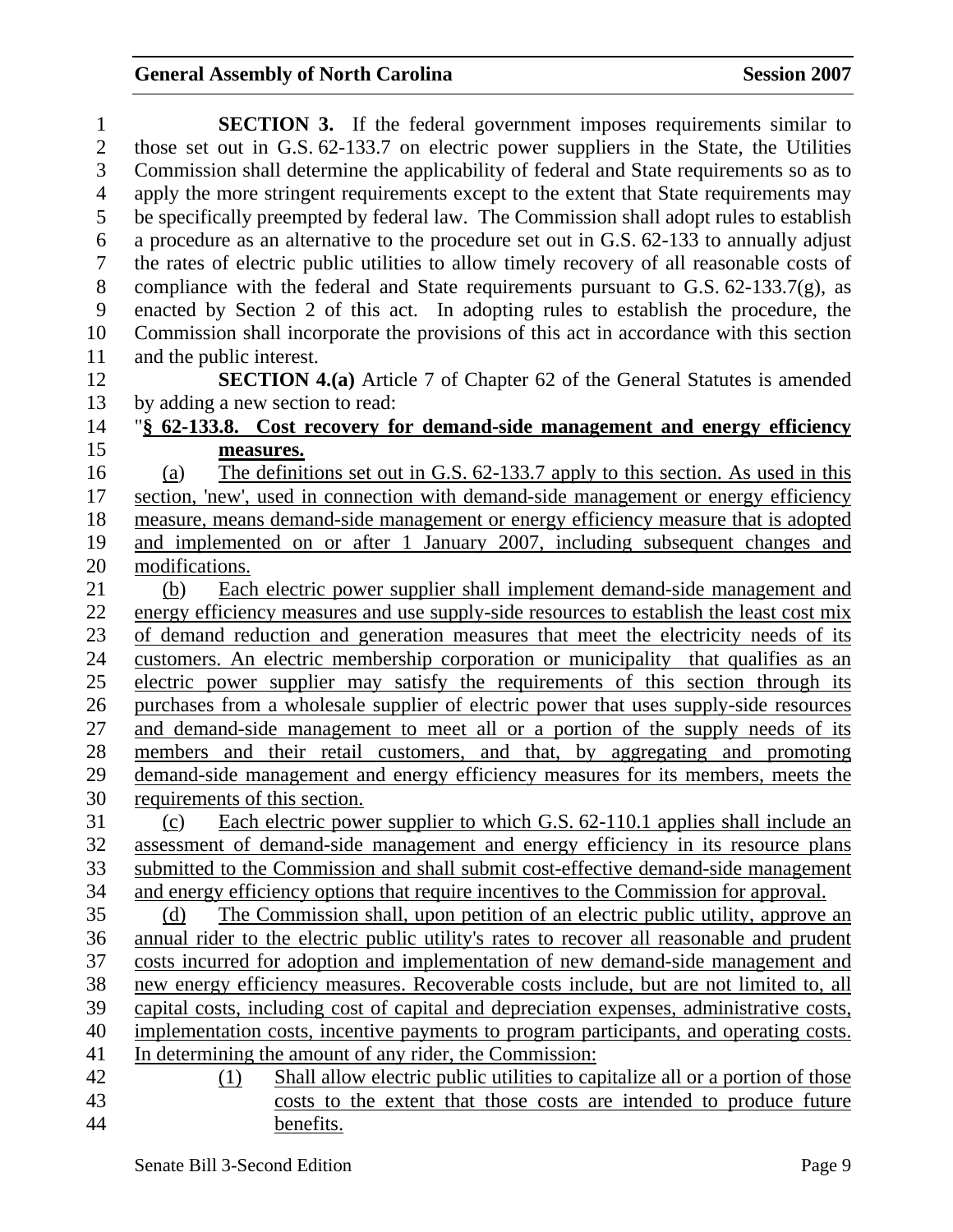| 1              | (2)                            | May approve other incentives to electric public utilities for adopting                        |
|----------------|--------------------------------|-----------------------------------------------------------------------------------------------|
| $\overline{2}$ |                                | and implementing new demand-side management and energy                                        |
| 3              |                                | efficiency measures in order to treat investments in demand-side                              |
| $\overline{4}$ |                                | management and energy efficiency measures in a manner similar to                              |
| 5              |                                | investments in supply-side resources and to make electric public                              |
| 6              |                                | utilities indifferent to the selection of demand-side management and                          |
| $\overline{7}$ |                                | energy efficiency or supply-side options. Allowable incentives may                            |
| 8              |                                | include:                                                                                      |
| 9              |                                | Appropriate rewards based on the sharing of savings achieved<br>$\underline{a}$ .             |
| 10             |                                | the demand-side management and energy efficiency<br>by                                        |
| 11             |                                | measures.                                                                                     |
| 12             |                                | Appropriate rewards based on capitalization of a percentage of<br><u>b.</u>                   |
| 13             |                                | avoided costs achieved by demand-side management and                                          |
| 14             |                                | energy efficiency measures.                                                                   |
| 15             |                                | Any other incentives that the Commission determines to be<br>$\underline{c}$ .                |
| 16             |                                | appropriate.                                                                                  |
| 17             | (e)                            | The Commission shall determine the appropriate assignment of costs of new                     |
| 18             |                                | demand-side management and energy efficiency measures for electric public utilities           |
| 19             |                                | and shall assign the costs of the programs only to the class or classes of customers that     |
| 20             |                                | directly benefit from the programs.                                                           |
| 21             | (f)                            | None of the costs of new demand-side management or energy efficiency                          |
| 22             |                                | measures of an electric power supplier shall be assigned to any industrial customer that      |
| 23             |                                | notifies the industrial customer's electric power supplier that, at the industrial customer's |
| 24             |                                | own expense, the industrial customer has implemented at any time in the past or, in           |
| 25             |                                | accordance with stated, quantified goals for demand-side management and energy                |
| 26             |                                | efficiency, will implement alternative demand-side management and energy efficiency           |
| 27             |                                | measures and that the industrial customer elects not to participate in demand-side            |
| 28             |                                | management or energy efficiency measures under this section. The electric power               |
| 29             |                                | supplier that provides electric service to the industrial customer, an industrial customer    |
| 30             |                                | that receives electric service from the electric power supplier, the Public Staff, or the     |
| 31             |                                | Commission on its own motion, may initiate a complaint proceeding before the                  |
| 32             |                                | Commission to challenge the validity of the notification of nonparticipation. The             |
| 33             |                                | procedures set forth in G.S. 62-73, 62-74, and 62-75 shall govern any such complaint.         |
| 34             | $\left( \underline{g} \right)$ | The Commission shall adopt rules to implement this section.                                   |
| 35             | (h)                            | The Commission shall submit to the Governor and to the Joint Legislative                      |
| 36             |                                | Utility Review Committee of the General Assembly a summary of the proceedings                 |
| 37             |                                | conducted pursuant to this section during the preceding two fiscal years on or before 1       |
| 38             |                                | September of odd-numbered years."                                                             |
| 39             |                                | <b>SECTION 4.(b)</b> The Commission shall submit the first report required by                 |
| 40             |                                | G.S. 62-133.8(h), as enacted by subsection (a) of this section, no later than 1 September     |
| 41             | 2009.                          |                                                                                               |
| 42             |                                | <b>SECTION 5.</b> G.S. 62-133.2 reads as rewritten:                                           |
| 43             |                                | "§ 62-133.2. Fuel and fuel-related charge adjustments for electric utilities.                 |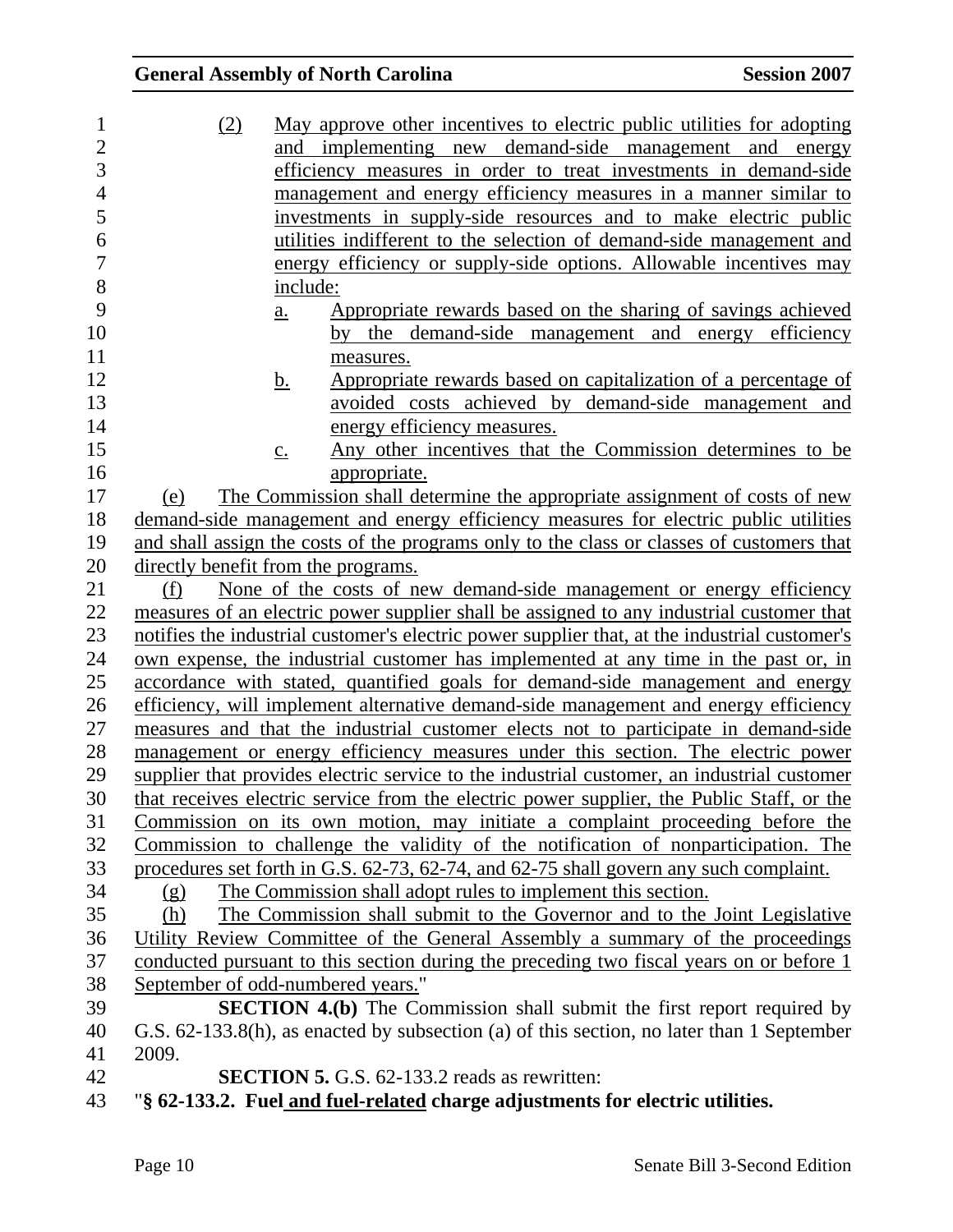| 1              | (a)                |                   | The Commission may allow shall permit an electric utilities public utility that                |
|----------------|--------------------|-------------------|------------------------------------------------------------------------------------------------|
| $\overline{2}$ |                    |                   | generates electric power by fossil fuel or nuclear fuel to charge a uniforman increment        |
| 3              |                    |                   | or decrement as a rider to their-its rates for changes in the cost of fuel and the fuel        |
| $\overline{4}$ |                    |                   | component of purchased powerand fuel-related costs used in providing their-its North           |
| 5              |                    |                   | Carolina customers with electricity from the cost of fuel and the fuel component of            |
| 6              |                    |                   | purchased power established in their previous general rate case.and fuel-related costs         |
| $\overline{7}$ |                    |                   | established in the electric public utility's previous general rate case on the basis of cost   |
| $8\,$          | per kilowatt hour. |                   |                                                                                                |
| 9              | $\left( a1\right)$ |                   | As used in this section, 'cost of fuel and fuel-related costs' include all of the              |
| 10             | following:         |                   |                                                                                                |
| 11             |                    | (1)               | The cost of fuel burned.                                                                       |
| 12             |                    | (2)               | The cost of fuel transportation.                                                               |
| 13             |                    | (3)               | The cost of ammonia, lime, limestone, urea, dibasic acid, sorbents, and                        |
| 14             |                    |                   | catalysts consumed in reducing or treating emissions.                                          |
| 15             |                    | $\underline{(4)}$ | The total delivered noncapacity related costs, including all related                           |
| 16             |                    |                   | transmission charges, of all purchases of electric power by the electric                       |
| 17             |                    |                   | public utility, that are subject to economic dispatch or economic                              |
| 18             |                    |                   | curtailment.                                                                                   |
| 19             |                    | (5)               | The capacity costs associated with all purchases of electric power from                        |
| 20             |                    |                   | qualifying cogeneration facilities and qualifying small power                                  |
| 21             |                    |                   | production facilities, as defined in 16 U.S.C. § 796, that are subject to                      |
| 22             |                    |                   | economic dispatch by the electric public utility.                                              |
| 23             |                    | (6)               | Except for those costs recovered pursuant to G.S. $62-133.7(g)$ , the total                    |
| 24             |                    |                   | delivered costs of all purchases of power from renewable energy                                |
| 25             |                    |                   | new renewable energy facilities<br>facilities<br>and<br>pursuant<br>to                         |
| 26             |                    |                   | G.S. 62-133.7 or to comply with any federal mandate that is similar to                         |
| 27             |                    |                   | the requirements of subsections $(b)$ , $(c)$ , $(d)$ , $(e)$ ,<br>and<br>$(f)$ of             |
| 28             |                    |                   | G.S. 62-133.7.                                                                                 |
| 29             |                    | (7)               | The fuel cost component of other purchased power.                                              |
| 30             |                    | (8)               | Cost of fuel and fuel-related costs shall be adjusted for any net gains or                     |
| 31             |                    |                   | losses resulting from any sales by the electric public utility of fuel, and                    |
| 32             |                    |                   | other fuel-related costs components.                                                           |
| 33             |                    | (9)               | Cost of fuel and fuel-related costs shall be adjusted for any net gains or                     |
| 34             |                    |                   | losses resulting from any sales by the electric public utility of                              |
| 35             |                    |                   | by-products produced in the generation process to the extent the costs                         |
| 36             |                    |                   | of the inputs leading to that by-product are costs of fuel or fuel-related                     |
| 37             |                    |                   | costs.                                                                                         |
| 38             | (a2)               |                   | For those costs identified in subdivisions $(4)$ , $(5)$ , and $(6)$ of subsection $(a1)$      |
| 39             |                    |                   | of this section, the annual increase in the aggregate amount of these costs that are           |
| 40             |                    |                   | recoverable by an electric public utility pursuant to this section shall not exceed two        |
| 41             |                    |                   | percent (2%) of the electric public utility's total North Carolina retail jurisdictional gross |
| 42             |                    |                   | revenues for the preceding calendar year. The costs described in subdivisions (4), (5),        |
| 43             |                    |                   | and (6) of subsection (a1) of this section shall be recoverable from each class of             |
| 44             |                    |                   | customers as a separate component of the rider as follows:                                     |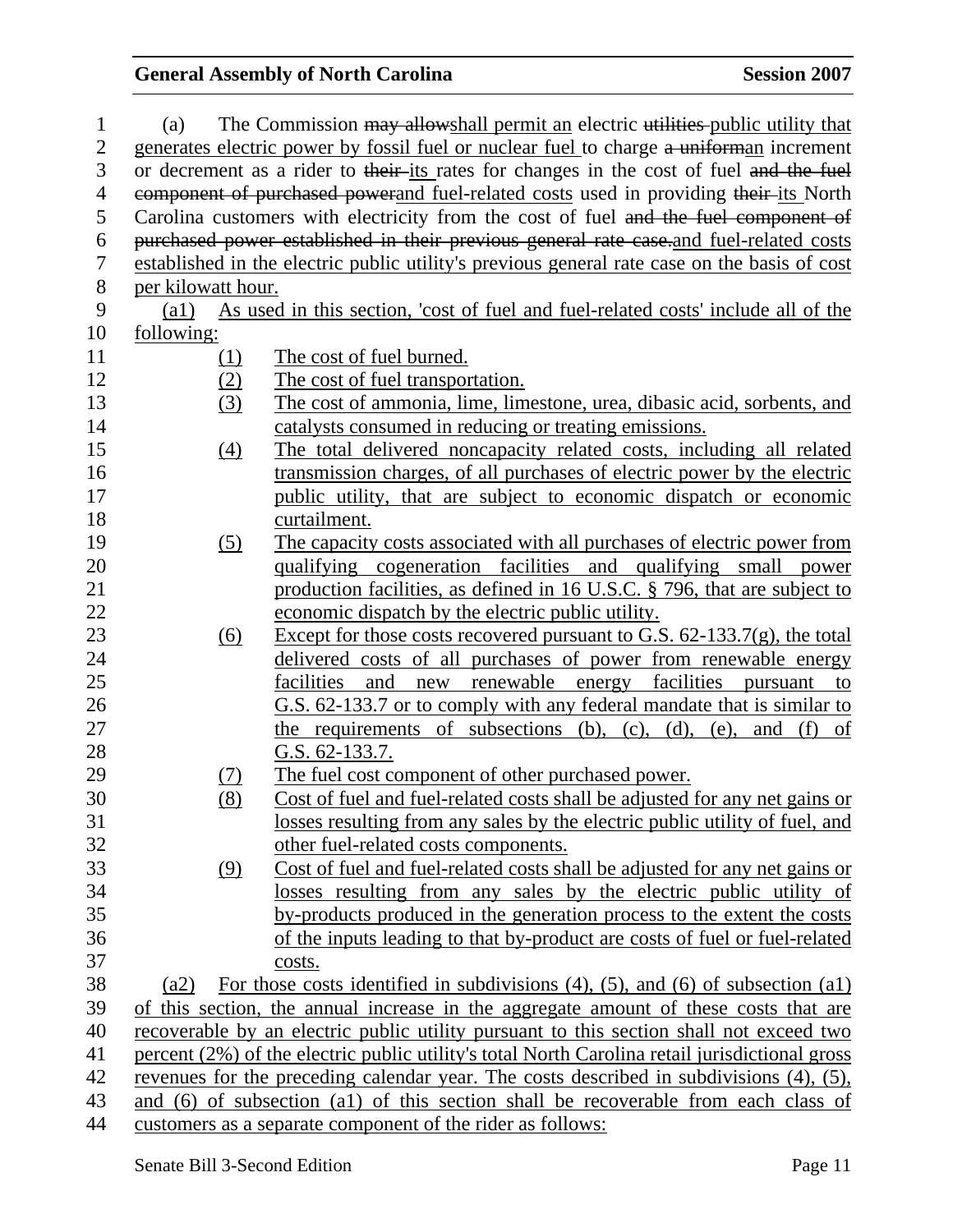| 1              | (1)  | For the costs described in subdivision $(4)$ of subsection $(4)$ of this                    |
|----------------|------|---------------------------------------------------------------------------------------------|
| $\overline{c}$ |      | section, the specific component for each class of customers shall be                        |
| 3              |      | determined by allocating these costs among customer classes based on                        |
| $\overline{4}$ |      | the electric public utility's North Carolina energy usage for the prior                     |
| 5              |      | year, as determined by the Commission, until the Commission                                 |
| 6              |      | determines how these costs shall be allocated in a general rate case for                    |
| 7              |      | the electric public utility commenced on or after 1 January 2008.                           |
| 8              | (2)  | For the costs described in subdivisions $(5)$ and $(6)$ of subsection $(a1)$ of             |
| 9              |      | this section, the specific component for each class of customers shall                      |
| 10             |      | be determined by allocating these costs among customer classes based                        |
| 11             |      | on the electric public utility's North Carolina peak demand for the                         |
| 12             |      | prior year, as determined by the Commission, until the Commission                           |
| 13             |      | determines how these costs shall be allocated in a general rate case for                    |
| 14             |      | the electric public utility commenced on or after 1 January 2008.                           |
| 15             | (a3) | Notwithstanding subsections (a1) and (a2) of this section, for an electric                  |
| 16             |      | public utility that has less than 150,000 North Carolina retail jurisdictional customers as |
| 17             |      | of 31 December 2006, the costs identified in subsection (a1) of this section shall be       |
| 18             |      | recovered through the electric public utility's base and fuel rates respectively in the     |
| 19             |      | manner approved by the Commission as of 1 July 2007 and as may be subsequently              |
| 20             |      | modified by the Commission except that the costs described in subdivision (6) of            |
| 21             |      | subsection (a1) of this section that are incurred on or after 1 January 2008 shall be       |
| 22             |      | recovered as cost of fuel and fuel-related cost, and the annual increase in the amount of   |
| 23             |      | those costs shall not exceed one percent (1%) of the electric public utility's total North  |
| 24             |      | Carolina retail jurisdictional gross revenues for the preceding calendar year. These costs  |
| 25             |      | shall be recoverable from each class of customers as a separate component of the rider.     |
| 26             |      | For these costs, the specific component for each class of customers shall be determined     |
| 27             |      | by allocating the costs among customer classes based on the electric public utility's       |
| 28             |      | North Carolina peak demand for the prior year, as determined by the Commission, until       |
| 29             |      | the Commission determines how these costs shall be allocated in a general rate case for     |
| 30             |      | the electric public utility commenced on or after 1 January 2008.                           |
| 31             | (b)  | For each electric utility engaged in the generation and production of electric              |
| 32             |      | power by fossil or nuclear fuels, the The Commission shall hold conduct a hearing           |
| 33             |      | within 12 months of the each electric public utility's last general rate case order and to  |
| 34             |      | determine whether an increment or decrement rider is required to reflect actual changes     |
| 35             |      | in the cost of fuel and the fuel cost component of purchased powerand fuel-related costs    |
| 36             |      | over or under the cost of fuel and fuel-related costs on a kilowatt-hour basis in base      |
| 37             |      | rates established in the electric public utility's last preceding general rate case.        |
| 38             |      | Additional hearings shall be held on an annual basis but only one hearing for each such     |
| 39             |      | electric public utility may be held within 12 months of the last general rate case.         |
| 40             | (c)  | Each electric <i>public</i> utility shall submit to the Commission for the hearing          |
| 41             |      | verified annualized information and data in such form and detail as the Commission          |
| 42             |      | may require, for an historic 12-month test period, relating to:                             |

- 
- 43 (1) Purchased costCost of fuel and fuel-related costs used in each generating facility owned in whole or in part by the utility. generating facility owned in whole or in part by the utility.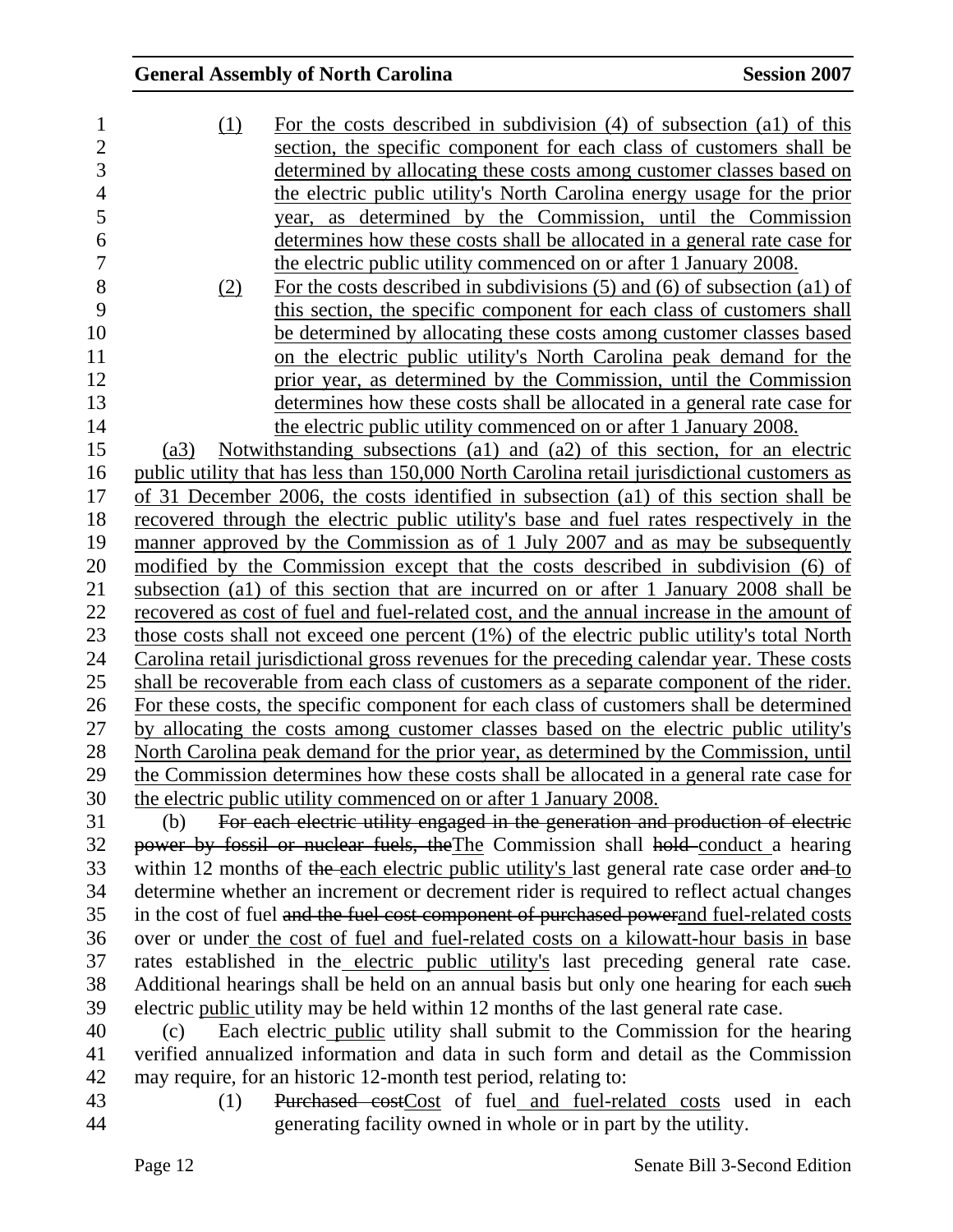| $\mathbf{1}$   | (2)  | Fuel procurement practices and fuel inventories for each facility.                           |
|----------------|------|----------------------------------------------------------------------------------------------|
| $\overline{c}$ | (3)  | Burned cost of fuel used in each generating facility.                                        |
| 3              | (4)  | Plant capacity factor for each generating facility.                                          |
| $\overline{4}$ | (5)  | Plant availability factor for each generating plant.                                         |
| 5              | (6)  | Generation mix by types of fuel used.                                                        |
| 6              | (7)  | Sources and fuel cost component of purchased power used.                                     |
| $\tau$         | (8)  | Recipients of and revenues received for power sales and times of                             |
| 8              |      | power sales.                                                                                 |
| 9              | (9)  | Test period kilowatt hourkilowatt-hour sales for the utility's total                         |
| 10             |      | system and on the total system separated for North Carolina                                  |
| 11             |      | jurisdictional sales.                                                                        |
| 12             | (10) | Procurement practices and inventories for: fuel burned and for                               |
| 13             |      | ammonia, lime, limestone, urea, dibasic acid, sorbents, and catalysts                        |
| 14             |      | consumed in reducing or treating emissions.                                                  |
| 15             | (11) | The cost incurred at each generating facility of fuel burned and of                          |
| 16             |      | ammonia, lime, limestone, urea, dibasic acid, sorbents, and catalysts                        |
| 17             |      | consumed in reducing or treating emissions.                                                  |
| 18             | (12) | Any net gains or losses resulting from any sales by the electric public                      |
| 19             |      | utility of fuel or other fuel-related costs components.                                      |
| 20             | (13) | Any net gains or losses resulting from any sales by the electric public                      |
| 21             |      | utility of by-products produced in the generation process to the extent                      |
| 22             |      | the costs of the inputs leading to that by-product are costs of fuel or                      |
| 23             |      | fuel-related costs.                                                                          |
| 24             | (d)  | The Commission shall provide for notice of a public hearing with reasonable                  |
| 25             |      | and adequate time for investigation and for all intervenors to prepare for hearing. At the   |
| 26             |      | hearing the Commission shall receive evidence from the utility, the public staff, Public     |
| 27             |      | Staff, and any intervenor desiring to submit evidence, and from the public generally. In     |
| 28             |      | reaching its decision, the Commission shall consider all evidence required under             |
| 29             |      | subsection (c) of this section as well as any and all other competent evidence that may      |
| 30             |      | assist the Commission in reaching its decision including changes in the price of fuel        |
| 31             |      | consumed and changes in the price of the fuel in the fuel component of purchased             |
| 32             |      | power occurring within a reasonable time (as determined by the Commission) after the         |
| 33             |      | test period is closed.cost of fuel consumed and fuel-related costs that occur within a       |
| 34             |      | reasonable time, as determined by the Commission, after the test period is closed. The       |
| 35             |      | Commission shall incorporate in its fuel-cost of fuel and fuel-related costs determination   |
| 36             |      | under this subsection the experienced over-recovery or under-recovery of reasonable          |
| 37             |      | costs of fuel and fuel-related costs-expenses prudently incurred during the test period,     |
| 38             |      | based upon the prudent standards set pursuant to subsection (d1) of this section, in         |
| 39             |      | fixing an increment or decrement rider. Upon request of the electric public utility, the     |
| 40             |      | <u>Commission shall also incorporate in this determination the experienced over-recovery</u> |
| 41             |      | or under-recovery of costs of fuel and fuel-related costs through the date that is 30        |
| 42             |      | calendar days prior to the date of the hearing, provided that the reasonableness and         |
| 43             |      | prudence of these costs shall be subject to review in the utility's next annual hearing      |
| 44             |      | pursuant to this section. The Commission shall use deferral accounting, and consecutive      |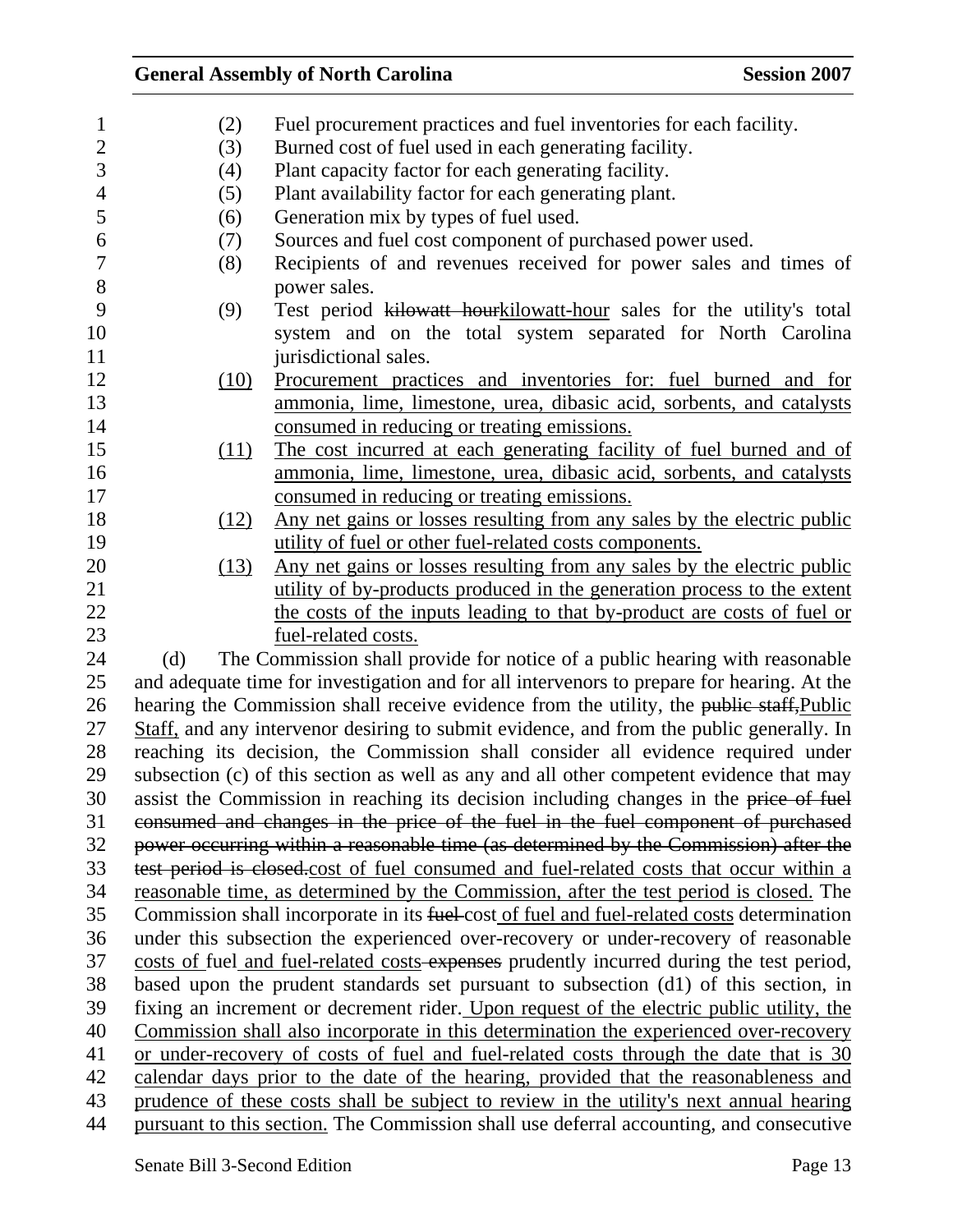1 test periods, in complying with this subsection, and the over-recovery or under-recovery 2 portion of the increment or decrement shall be reflected in rates for 12 months, 3 notwithstanding any changes in the base fuel cost in a general rate case. The burden of 4 proof as to the correctness and reasonableness of the charge and as to whether the cost 5 of fuel charges and fuel-related costs were reasonably and prudently incurred shall be 6 on the utility. The Commission shall allow only that portion, if any, of a requested cost 7 of fuel and fuel-related costs adjustment that is based on adjusted and reasonable cost of 8 fuel expenses and fuel-related costs prudently incurred under efficient management and 9 economic operations. In evaluating whether cost of fuel expenses and fuel-related costs 10 were reasonable and prudently incurred, the Commission shall apply the rule adopted 11 pursuant to subsection (d1).(d1) of this section. To the extent that the Commission 12 determines that an increment or decrement to the rates of the utility due to changes in 13 the cost of fuel and the fuel cost component of purchased powerfuel-related costs over 14 or under base fuel costs established in the preceding general rate case is just and 15 reasonable, the Commission shall order that the increment or decrement become 16 effective for all sales of electricity and remain in effect until changed in a subsequent 17 general rate case or annual proceeding under this section.

18 (d1) Within one year after ratification of this act, for the purposes of setting fuel 19 rates,cost of fuel and fuel-related costs rates, the Commission shall adopt a rule that 20 establishes prudent standards and procedures with which it can appropriately measure 21 management efficiency in minimizing fuel-cost of fuel and fuel-related costs.

22 (e) If the Commission has not issued an order pursuant to this section within  $\frac{120}{2}$ 23 180 days of a utility's submission of annual data under subsection (c) of this section, the 24 utility may place the requested cost of fuel and fuel-related costs adjustment into effect. 25 If the change in rate is finally determined to be excessive, the utility shall make refund 26 of any excess plus interest to its customers in a manner ordered by the Commission.

27 (f) Nothing in this section shall relieve the Commission from its duty to consider 28 the reasonableness of fuel expenses the cost of fuel and fuel-related costs in a general 29 rate case and to set rates reflecting reasonable fuel expenses cost of fuel and fuel-related 30 costs pursuant to G.S. 62-133. Nothing in this section shall invalidate or preempt any 31 condition adopted by the Commission and accepted by the utility in any proceeding that 32 would limit the recovery of costs by any electric public utility under this section.

33 (g) On July 1, 1993 and every two years thereafter,On 1 July of every 34 odd-numbered year, the Utilities Commission shall provide a report to the Joint 35 Legislative Utility Review Committee summarizing the procedures proceedings 36 conducted pursuant to G.S. 62-133.2this section during the preceding two years."

37 **SECTION 6.** G.S. 62-110.1 reads as rewritten:

### 38 "**§ 62-110.1. Certificate for construction of generating facility; analysis of**  39 **long-range needs for expansion of facilities.facilities; ongoing review of**  40 **construction costs; inclusion of approved construction costs in rates.**

41 (a) Notwithstanding the proviso in G.S. 62-110, no public utility or other person 42 shall begin the construction of any steam, water, or other facility for the generation of 43 electricity to be directly or indirectly used for the furnishing of public utility service, 44 even though the facility be for furnishing the service already being rendered, without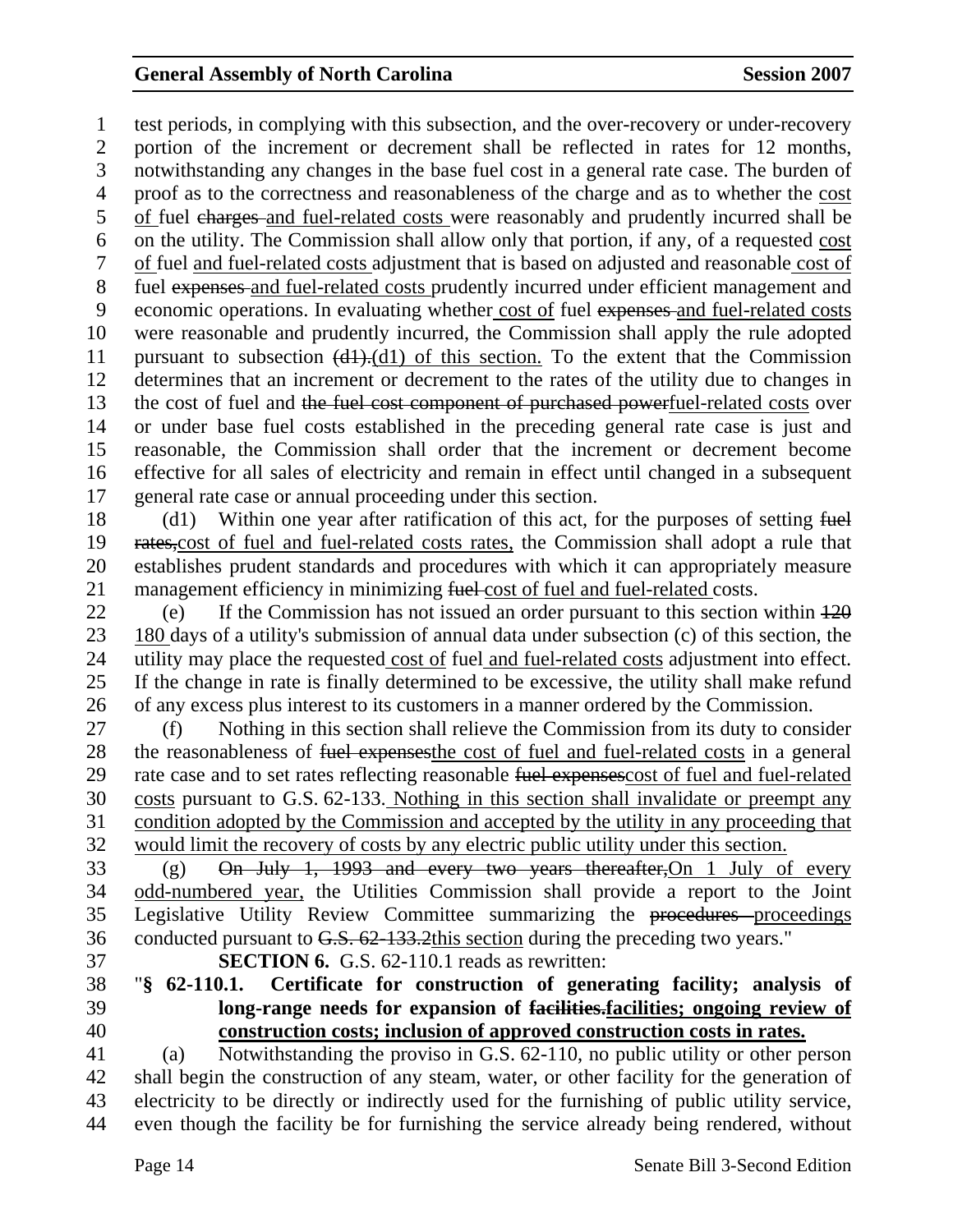1 first obtaining from the Commission a certificate that public convenience and necessity 2 requires, or will require, such construction.

3 (b) For the purpose of subsections (a), (c), and (d) of this section, "public utility" 4 shall include any electric membership corporation operating within this State, and the 5 term "public utility service" shall include the service rendered by any such electric 6 membership corporation.

7 (c) The Commission shall develop, publicize, and keep current an analysis of the 8 long-range needs for expansion of facilities for the generation of electricity in North 9 Carolina, including its estimate of the probable future growth of the use of electricity, 10 the probable needed generating reserves, the extent, size, mix and general location of 11 generating plants and arrangements for pooling power to the extent not regulated by the 12 Federal Power Energy Regulatory Commission and other arrangements with other 13 utilities and energy suppliers to achieve maximum efficiencies for the benefit of the 14 people of North Carolina, and shall consider such analysis in acting upon any petition 15 by any utility for construction. In developing such analysis, the Commission shall 16 confer and consult with the public utilities in North Carolina, the utilities commissions 17 or comparable agencies of neighboring states, the Federal Power–Energy Regulatory 18 Commission, the Southern Growth Policies Board, and other agencies having relevant 19 information and may participate as it deems useful in any joint boards investigating 20 generating plant sites or the probable need for future generating facilities. In addition to 21 such reports as public utilities may be required by statute or rule of the Commission to 22 file with the Commission, any such utility in North Carolina may submit to the 23 Commission its proposals as to the future needs for electricity to serve the people of the 24 State or the area served by such utility, and insofar as practicable, each such utility and 25 the Attorney General may attend or be represented at any formal conference conducted 26 by the Commission in developing a plan for the future requirements of electricity for 27 North Carolina or this region. In the course of making the analysis and developing the 28 plan, the Commission shall conduct one or more public hearings. Each year, the 29 Commission shall submit to the Governor and to the appropriate committees of the 30 General Assembly a report of its analysis and plan, the progress to date in carrying out 31 such plan, and the program of the Commission for the ensuing year in connection with 32 such plan.

33 (d) In acting upon any petition for the construction of any facility for the 34 generation of electricity, the Commission shall take into account the applicant's 35 arrangements with other electric utilities for interchange of power, pooling of plant, 36 purchase of power and other methods for providing reliable, efficient efficient, and 37 economical electric service.

38 (e) As a condition for receiving such certificate the applicant shall file an 39 estimate of construction costs in such detail as the Commission may require. The 40 Commission shall hold a public hearing on each such application and no certificate shall 41 be granted unless the Commission has approved the estimated construction costs and 42 made a finding that such construction will be consistent with the Commission's plan for 43 expansion of electric generating capacity. Once a certificate has been granted by the 44 Commission, no public utility shall cancel construction of a generating unit or facility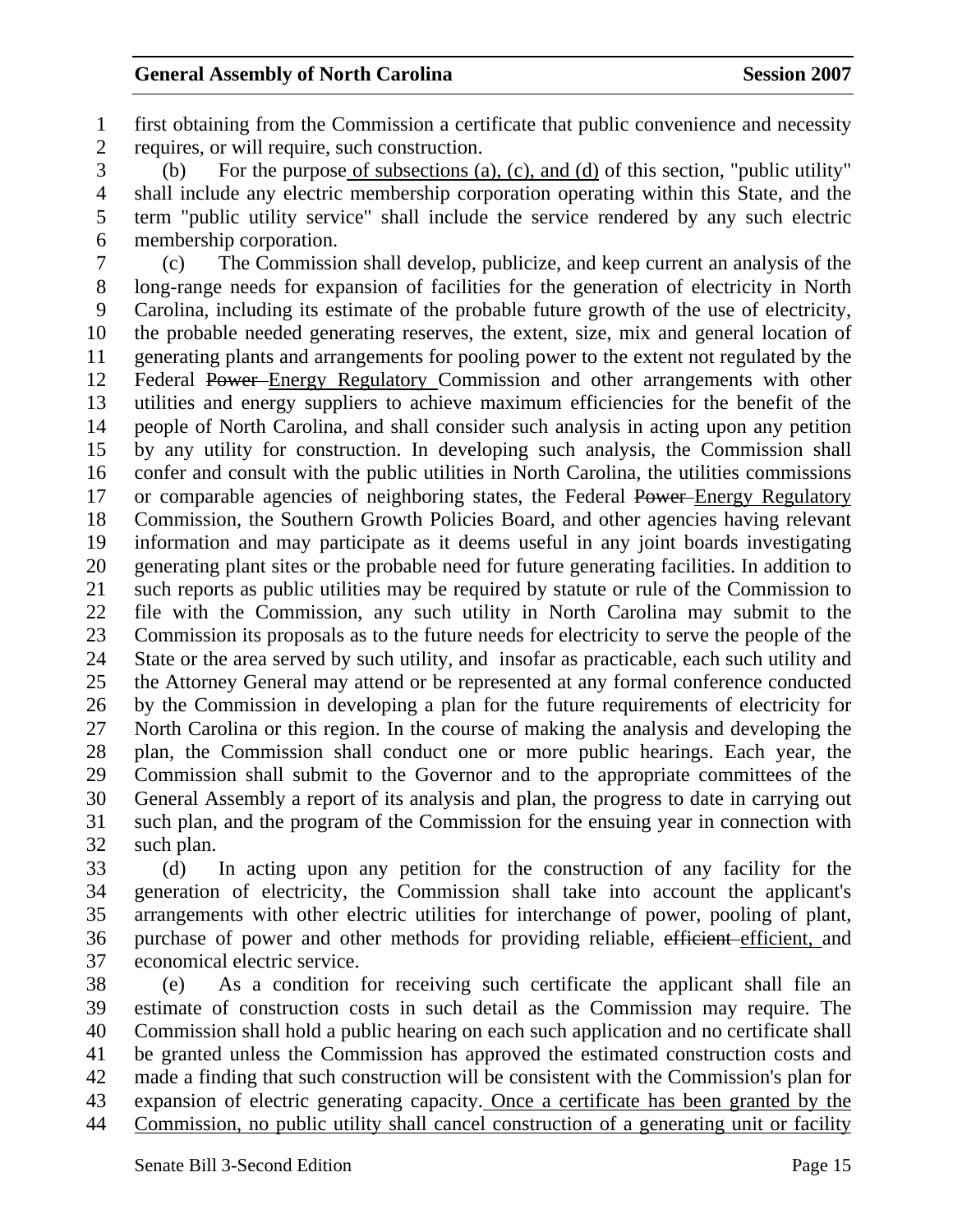1 without requesting and receiving approval from the Commission based upon a finding 2 that the construction is no longer in the public interest. 3 (e1) Upon the request of the public utility or upon its own motion, the 4 Commission may review the certificate to determine whether changes in the probable 5 future growth of the use of electricity indicate that the public convenience and necessity 6 requires modification or revocation of the certificate. If the Commission finds that 7 completion of the generating facility is no longer in the public interest, the Commission 8 may modify or revoke the certificate. 9 (f) The Commission shall maintain an ongoing review of such construction as it 10 proceeds and the applicant shall submit each year during construction a progress report 11 and any revisions in the cost estimates for the construction. The public utility shall 12 submit a progress report and any revision in the cost estimate for the construction 13 approved under subsection (e) of this section during each year of construction. Upon the 14 request of the public utility or upon its own motion, the Commission may conduct an 15 ongoing review of construction of the facility as the construction proceeds. If the 16 Commission approves any revised construction cost estimate and finds that incurrence 17 of the cost of that portion of the construction of the facility under review was reasonable 18 and prudent, the certificate shall remain in effect. If the Commission disapproves any 19 part of the revised cost estimate or finds that the incurrence of the cost of that portion of 20 the construction of the facility then under review was unreasonable or imprudent, the 21 Commission may modify or revoke the certificate. 22 (f1) The public utility shall recover through rates in a general rate case conducted 23 pursuant to G.S. 62-133 the actual costs it has incurred in constructing a generating 24 facility in reliance on a certificate issued under this section as provided in this 25 subsection, unless new evidence is discovered (i) that could not have been discovered 26 by due diligence at an earlier time and (ii) that reasonably tends to show that a previous 27 determination by the Commission that a material item of cost was just and reasonable 28 and prudently incurred was erroneous. If the Commission determines that evidence has 29 been submitted that meets the requirements of this subsection, the public utility shall 30 have the burden of proof to demonstrate that the material item of cost was in fact just 31 and reasonable and prudently incurred. 32 (1) When a facility has been completed, and the construction of the 33 facility has been subject to ongoing review under subsection (f) of this 34 section, the reasonable and prudent costs of construction approved by 35 the Commission during the ongoing review shall be included in the 36 public utility's rate base without further review by the Commission. 37 (2) If a facility has not been completed, and the construction of the facility 38 has been subject to ongoing review under subsection (f) of this section, 39 the reasonable and prudent costs of construction approved by the 40 Commission during the ongoing review shall be included in the public 41 utility's rate base without further review by the Commission. 42 (3) If a facility is under construction or has been completed and the 43 construction of the facility has not been subject to ongoing review 44 under subsection (f) of this section, the costs of construction shall be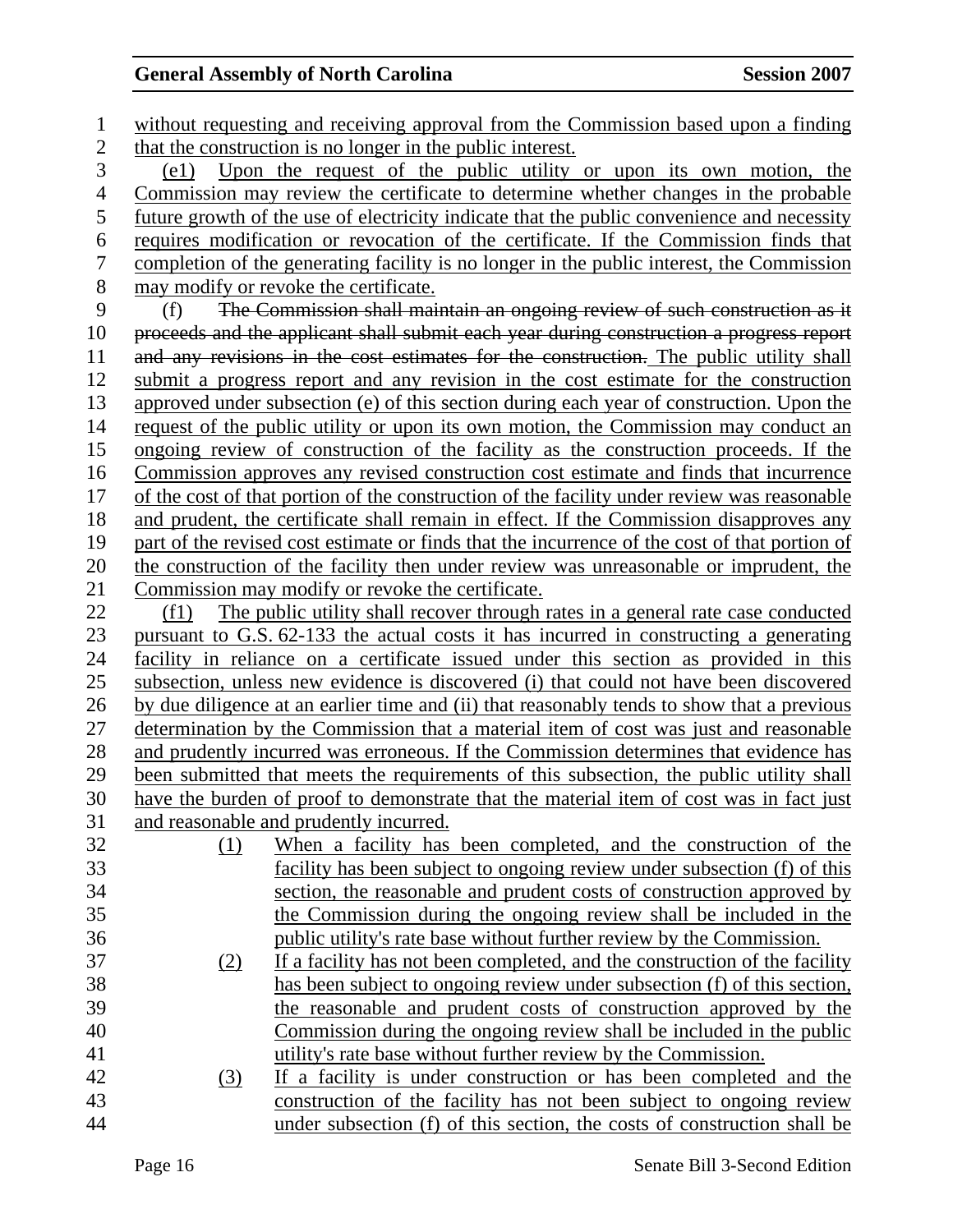| 1              | included in the public utility's rate base if the Commission finds that                        |
|----------------|------------------------------------------------------------------------------------------------|
| $\overline{2}$ | the incurrence of these costs is reasonable and prudent.                                       |
| 3              | If the construction of a facility is cancelled, including cancellation as a result<br>(f2)     |
| $\overline{4}$ | of modification or revocation of the certificate under subsection (e1) of this section, and    |
| 5              | the construction of the facility has been subject to ongoing review under subsection (f),      |
| 6              | absent newly discovered evidence (i) that could not have been discovered by due                |
| 7              | diligence at an earlier time and (ii) that reasonably tends to show that a previous            |
| 8              | determination by the Commission that a material item of cost was just and reasonable           |
| 9              | and prudently incurred was erroneous, the public utility shall recover through rates in a      |
| 10             | <u>general rate case conducted pursuant to G.S. 62-133 the costs of construction approved</u>  |
| 11             | by the Commission during the ongoing review that were actually incurred prior to               |
| 12             | cancellation, amortized over a reasonable time as determined by the Commission. If the         |
| 13             | Commission determines that evidence has been submitted that meets the requirements             |
| 14             | of this subsection, the public utility shall have the burden of proof to demonstrate that      |
| 15             | the material item of cost was just and reasonable and prudently incurred.                      |
| 16             | If the construction of a facility is cancelled, including cancellation as a result<br>(f3)     |
| 17             | of the modification or revocation of the certificate under subsection (e1) of this section,    |
| 18             | and the construction of the facility has not been subject to ongoing review under              |
| 19             | subsection (f) of this section, the public utility shall recover through rates in a general    |
| 20             | rate case conducted pursuant to G.S. 62-133 the costs of construction that were actually       |
| 21             | incurred prior to the cancellation and are found by the Commission to be reasonable and        |
| 22             | prudent, amortized over a reasonable time as determined by the Commission.                     |
| 23             | The certification requirements of this section shall not apply to a<br>(g)                     |
| 24             | nonutility-owned generating facility fueled by renewable energy resources under two            |
| 25             | megawatts in capacity or to persons who construct an electric generating facility              |
| 26             | primarily for that person's own use and not for the primary purpose of producing               |
| 27             | electricity, heat, or steam for sale to or for the public for compensation; provided,          |
| 28             | however, that such persons shall, nevertheless, be required to report to the Utilities         |
| 29             | Commission the proposed construction of such a facility before beginning construction          |
| 30             | thereof."                                                                                      |
| 31             | <b>SECTION 7.</b> Article 6 of Chapter 62 of the General Statutes is amended by                |
| 32             | adding two new sections to read:                                                               |
| 33             | "§ 62-110.6. Rate recovery for construction costs of out-of-state electric generating          |
| 34             | facilities.                                                                                    |
| 35             | The Commission shall, upon petition of a public utility, determine the need<br>(a)             |
| 36             | for and, if need is established, approve an estimate of the construction costs and             |
| 37             | construction schedule for an electric generating facility in another state that is intended    |
| 38             | to serve retail customers in this State.                                                       |
| 39             | The petition may be filed at any time after an application for a certificate or<br>(b)         |
| 40             | license for the construction of the facility has been filed in the state in which the facility |
| 41             | will be sited. The petition shall contain a showing of need for the facility, an estimate of   |
| 42             | the construction costs, and the proposed construction schedule for the facility.               |
| 43             | The Commission shall conduct a public hearing to consider and determine the<br>(c)             |
| 44             | need for the facility and the reasonableness of the construction cost estimate and             |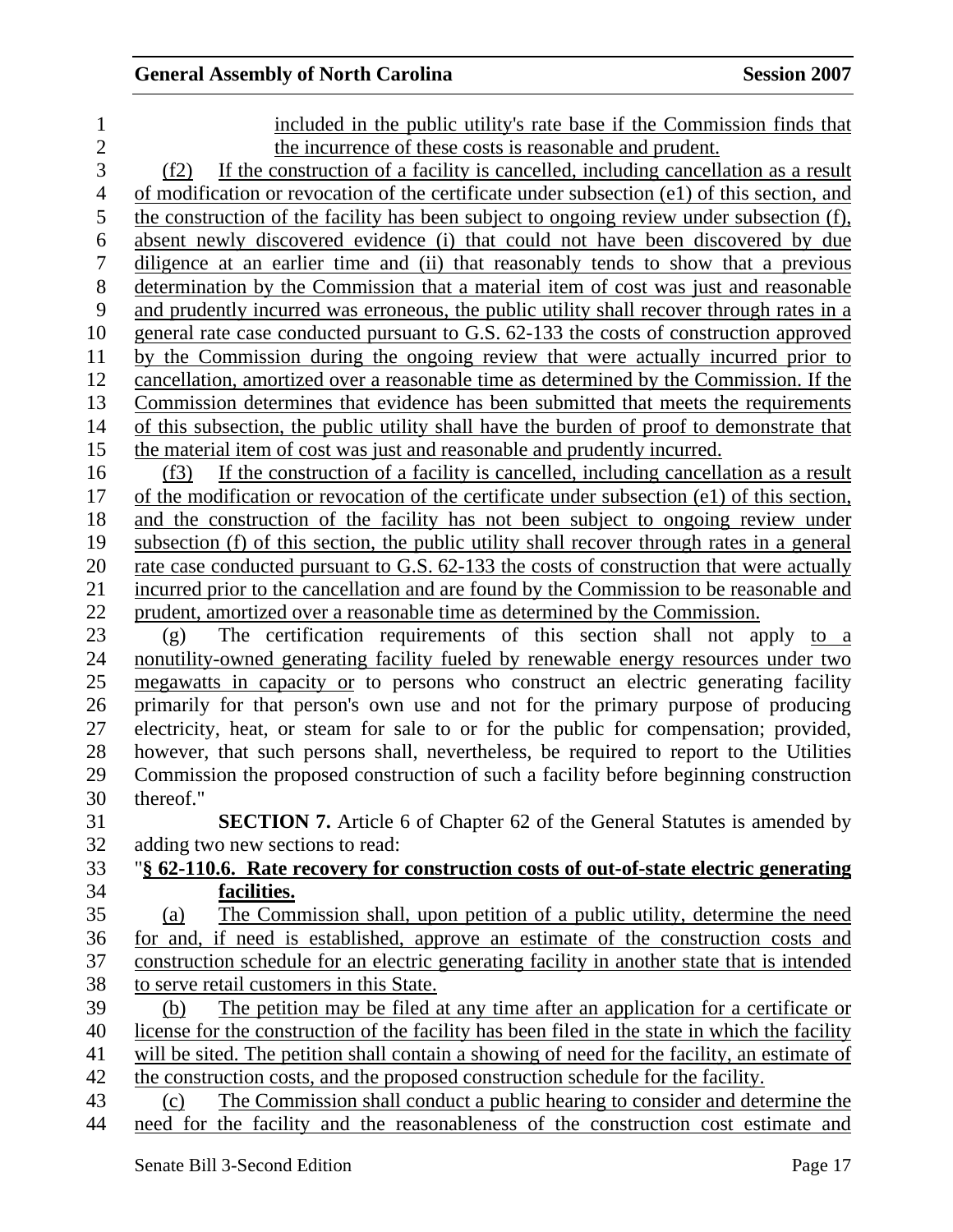1 proposed construction schedule. If the Commission finds that the construction will be 2 needed to assure the provision of adequate public utility service within North Carolina, 3 the Commission shall approve a construction cost estimate and a construction schedule 4 for the facility. In making its determinations under this section, the Commission may 5 consider whether the state in which the facility will be sited has issued a certificate or 6 license for construction of the facility and approved a construction cost estimate and 7 construction schedule for the facility. The Commission shall issue its order not later 8 than 180 days after the public utility files its petition. 9 (d) G.S. 62-110.1(f) shall apply to the construction cost estimate determined by 10 the Commission to be appropriate, and the actual costs the public utility incurs in 11 constructing the facility shall be recoverable through rates in a general rate case 12 pursuant to G.S. 62-133 as provided in G.S. 62-110.1(f1). 13 (e) If the construction of a facility is cancelled, the public utility shall recover 14 through rates in a general rate case conducted pursuant to G.S. 62-133 the costs of 15 construction that were actually incurred prior to the cancellation and are found by the 16 Commission to be reasonable and prudent, as provided in subsections (f2) and (f3) of 17 G.S. 62-110.1. 18 "**§ 62-110.7. Project development cost review for a nuclear facility.** 19 (a) For purposes of this section, "project development costs" mean all capital 20 costs associated with a potential nuclear electric generating facility incurred before (i) 21 issuance of a certificate under G.S. 62-110.1 for a facility located in North Carolina or 22 (ii) issuance of a certificate by the host state for an out-of-state facility to serve North 23 Carolina retail customers, including, without limitation, the costs of evaluation, design, 24 engineering, environmental analysis and permitting, early site permitting, combined 25 operating license permitting, initial site preparation costs, and allowance for funds used 26 during construction associated with such costs. 27 (b) At any time prior to the filing of an application for a certificate to construct a 28 potential nuclear electric generating facility, either under G.S. 62-110.1 or in another 29 state for a facility to serve North Carolina retail customers, a public utility may request 30 that the Commission review the public utility's decision to incur project development 31 costs. The public utility shall include with its request such information and 32 documentation as is necessary to support approval of the decision to incur proposed 33 project development costs. The Commission may hold a hearing regarding the request. 34 The Commission shall issue an order within 180 days after the public utility files its 35 request. The Commission shall approve the public utility's decision to incur project 36 development costs if the public utility demonstrates by a preponderance of evidence that 37 the decision to incur project development costs is reasonable and prudent; provided, 38 however, the Commission shall not rule on the reasonableness or prudence of specific 39 project development activities or recoverability of specific items of cost. 40 (c) All reasonable and prudent project development costs, as determined by the 41 Commission, incurred for the potential nuclear electric generating facility shall be 42 included in the public utility's rate base and shall be fully recoverable through rates in a 43 general rate case proceeding pursuant to G.S. 62-133.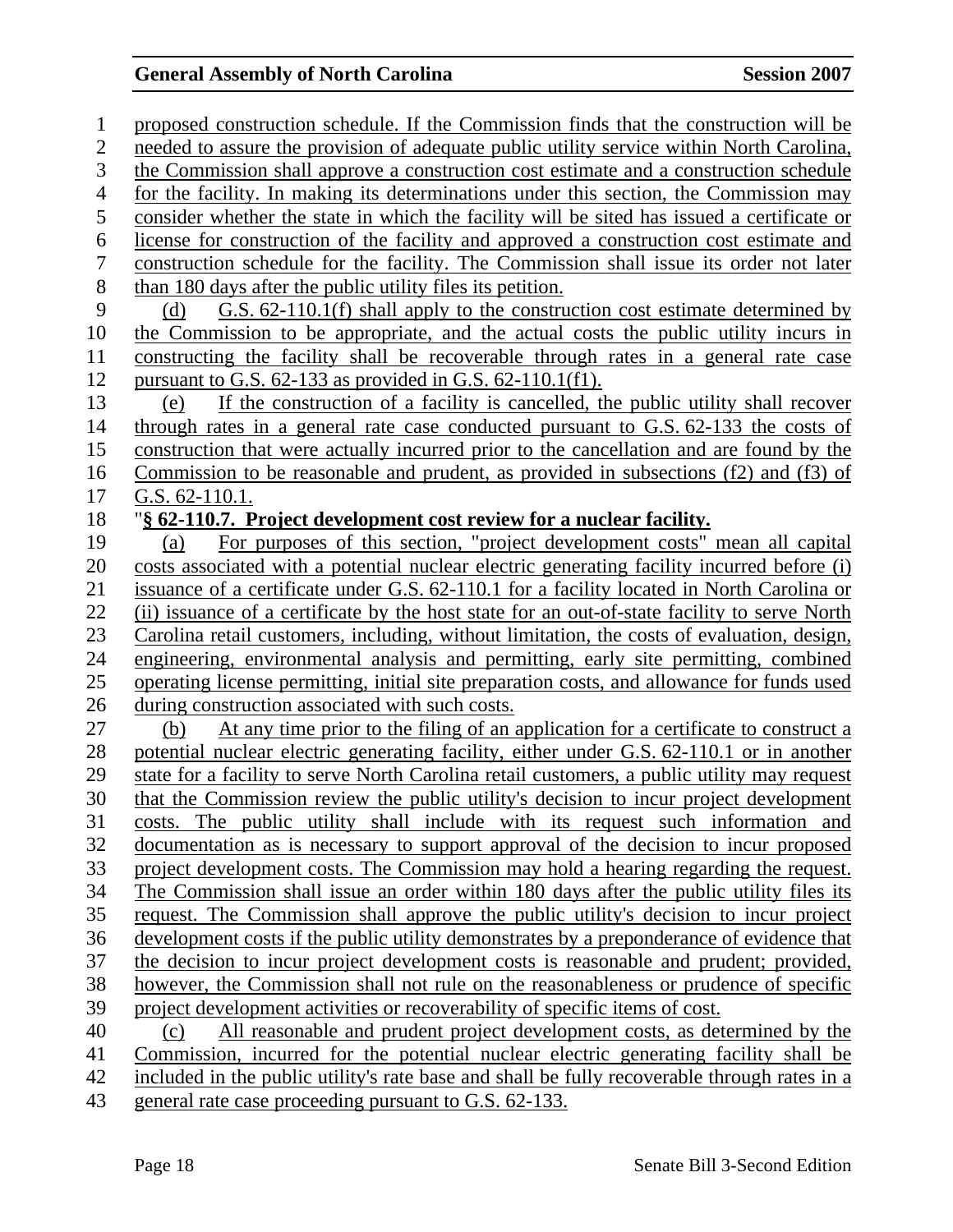| 1              | (d)                    |      | If the public utility is allowed to cancel the project, the Commission shall           |
|----------------|------------------------|------|----------------------------------------------------------------------------------------|
| $\overline{2}$ |                        |      | permit the public utility to recover all reasonable and prudently incurred project     |
| 3              |                        |      | development costs in a general rate case proceeding pursuant to G.S. 62-133 amortized  |
| $\overline{4}$ |                        |      | over a period equal to the period during which the costs were incurred, or five years, |
| 5              | whichever is greater." |      |                                                                                        |
| 6              |                        |      | <b>SECTION 8.</b> G.S. 62-133(b) reads as rewritten:                                   |
| 7              | " $(b)$                |      | In fixing such rates, the Commission shall:                                            |
| 8              |                        | (1)  | Ascertain the reasonable original cost of the public utility's property                |
| 9              |                        |      | used and useful, or to be used and useful within a reasonable time after               |
| 10             |                        |      | the test period, in providing the service rendered to the public within                |
| 11             |                        |      | the State, less that portion of the cost which that has been consumed by               |
| 12             |                        |      | previous use recovered by depreciation expense plus the reasonable                     |
| 13             |                        |      | original cost of investment in plant under construction (construction                  |
| 14             |                        |      | work in progress). In ascertaining the cost of the public utility's                    |
| 15             |                        |      | property, construction work in progress as of the effective date of this               |
| 16             |                        |      | subsection shall be excluded until such plant comes into service but                   |
| 17             |                        |      | reasonable and prudent expenditures for construction work in progress                  |
| 18             |                        |      | after the effective date of this subsection may be included, to the extent             |
| 19             |                        |      | the Commission considers such inclusion in the public interest and                     |
| 20             |                        |      | necessary to the financial stability of the utility in question, subject to            |
| 21             |                        |      | the provisions of subparagraph (b)(4a) of this section.expense. In                     |
| 22             |                        |      | addition, construction work in progress may be included in the cost of                 |
| 23             |                        |      | the public utility's property under any of the following circumstances:                |
| 24             |                        |      | To the extent the Commission considers inclusion in the public<br>$\underline{a}$ .    |
| 25             |                        |      | interest and necessary to the financial stability of the utility in                    |
| 26             |                        |      | question, reasonable and prudent expenditures for construction                         |
| 27             |                        |      | work in progress may be included, subject to the provisions of                         |
| 28             |                        |      | subdivision (4a) of subsection (b) of this section.                                    |
| 29             |                        |      | For baseload electric generating facilities, reasonable and<br><u>b.</u>               |
| 30             |                        |      | prudent expenditures shall be included pursuant to subdivisions                        |
| 31             |                        |      | $(2)$ or $(3)$ of G.S. 62-110.1(f1) whichever applies, subject to the                  |
| 32             |                        |      | provisions of subdivision (4a) of subsection (b) of this section.                      |
| 33             |                        | (1a) | Apply the rate of return established under subdivision (4) of this                     |
| 34             |                        |      | subsection to rights-of-way acquired through agreements with the                       |
| 35             |                        |      | Department of Transportation pursuant to G.S. 136-19.5(a) if                           |
| 36             |                        |      | acquisition is consistent with a definite plan to provide service within               |
| 37             |                        |      | five years of the date of the agreement and if such right-of-way                       |
| 38             |                        |      | acquisition will result in benefits to the ratepayers. If a right-of-way is            |
| 39             |                        |      | not used within a reasonable time after the expiration of the five-year                |
| 40             |                        |      | period, it may be removed from the rate base by the Commission when                    |
| 41             |                        |      | rates for the public utility are next established under this section.                  |
| 42             |                        | (2)  | Estimate such public utility's revenue under the present and proposed                  |
| 43             |                        |      | rates.                                                                                 |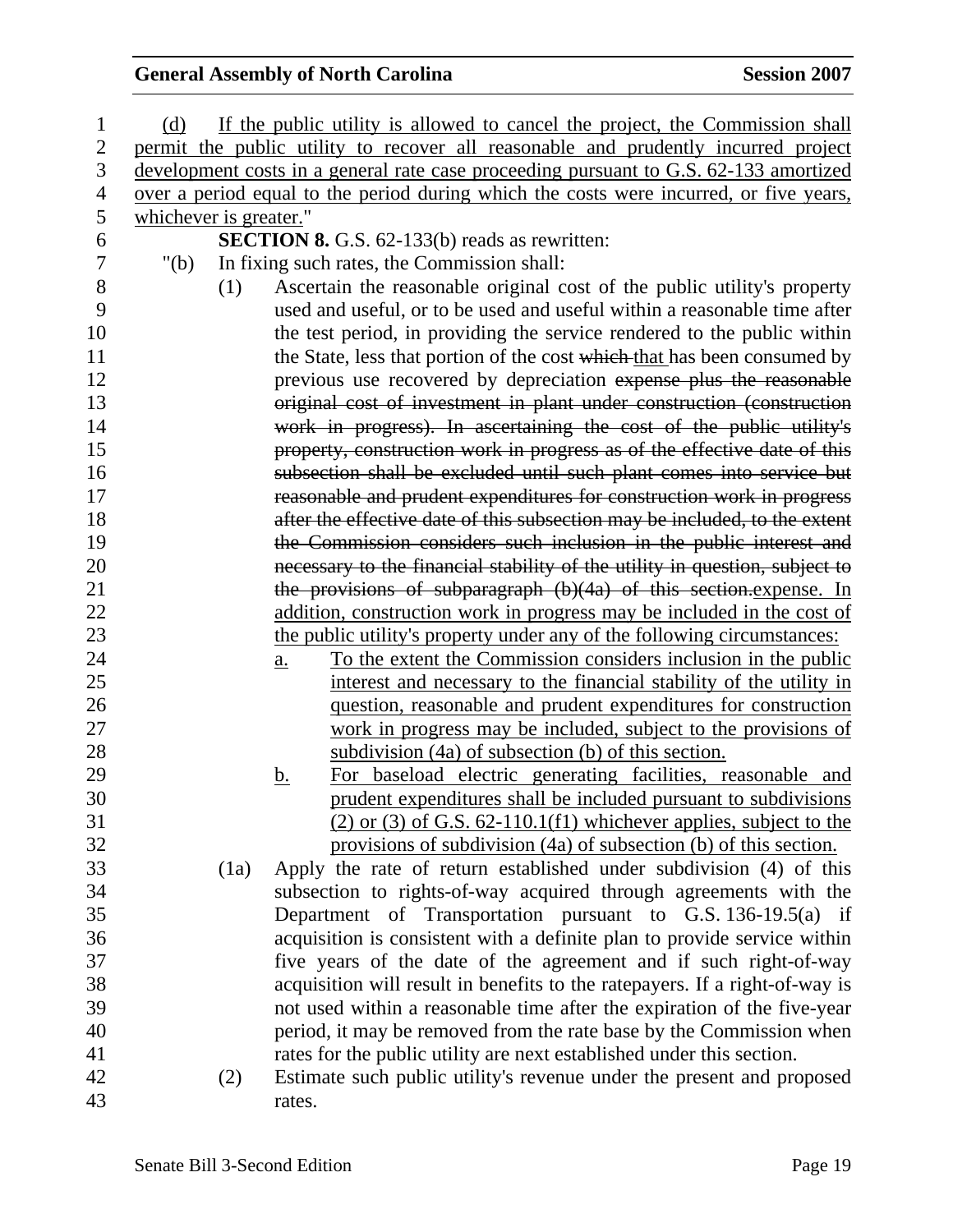| $\mathbf{1}$     | (3)                  | Ascertain such public utility's reasonable operating expenses,                                 |
|------------------|----------------------|------------------------------------------------------------------------------------------------|
| $\overline{c}$   |                      | including actual investment currently consumed through reasonable                              |
| 3                |                      | actual depreciation.                                                                           |
| $\overline{4}$   | (4)                  | Fix such rate of return on the cost of the property ascertained pursuant                       |
| 5                |                      | to subdivision (1) as will enable the public utility by sound                                  |
| 6                |                      | management to produce a fair return for its shareholders, considering                          |
| $\boldsymbol{7}$ |                      | changing economic conditions and other factors, as they then exist, to                         |
| 8                |                      | maintain its facilities and services in accordance with the reasonable                         |
| 9                |                      | requirements of its customers in the territory covered by its franchise,                       |
| 10               |                      | and to compete in the market for capital funds on terms which that are                         |
| 11               |                      | reasonable and which that are fair to its customers and to its existing                        |
| 12               |                      | investors.                                                                                     |
| 13               | (4a)                 | Require each public utility to discontinue capitalization of the                               |
| 14               |                      | composite carrying cost of capital funds used to finance construction                          |
| 15               |                      | (allowance for funds) on the construction work in progress included in                         |
| 16               |                      | its rate based upon the effective date of the first and each subsequent                        |
| 17               |                      | general rate order issued with respect to it after the effective date of                       |
| 18               |                      | this subsection; allowance for funds may be capitalized with respect to                        |
| 19               |                      | expenditures for construction work in progress not included in the                             |
| 20               |                      | utility's property upon which the rates were fixed. In determining net                         |
| 21               |                      | operating income for return, the Commission shall not include any                              |
| 22               |                      | capitalized allowance for funds used during construction on the                                |
| 23               |                      | construction work in progress included in the utility's rate base.                             |
| 24               | (5)                  | Fix such rates to be charged by the public utility as will earn in                             |
| 25               |                      | addition to reasonable operating expenses ascertained pursuant to                              |
| 26               |                      | subdivision (3) of this subsection the rate of return fixed pursuant to                        |
| 27               |                      | subdivisions (4) and (4a) on the cost of the public utility's property                         |
| 28               |                      | ascertained pursuant to subdivisions (1) and (1a) of this subsection."                         |
| 29               |                      | <b>SECTION 9.(a)</b> The percentage rate to be used in calculating the public                  |
| 30               |                      | utility regulatory fee under G.S. $62-302(b)(2)$ is twelve one-hundredths of one percent       |
| 31               |                      | (0.12%) for each public utility's North Carolina jurisdictional revenues earned during         |
| 32               |                      | each quarter that begins on or after 1 July 2007.                                              |
| 33               |                      | <b>SECTION 9.(b)</b> The electric membership corporation regulatory fee                        |
| 34               |                      | imposed under G.S. 62-302(b1) for the 2007-2008 fiscal year is two hundred thousand            |
| 35               | dollars (\$200,000). |                                                                                                |
| 36               |                      | <b>SECTION 10.(a)</b> Section 24.19 of S.L. 2006-66 is repealed.                               |
| 37               |                      | <b>SECTION 10.(b)</b> G.S. 105-164.4(a)(1f) reads as rewritten:                                |
| 38               | " $(a)$              | A privilege tax is imposed on a retailer at the following percentage rates of                  |
| 39               |                      | the retailer's net taxable sales or gross receipts, as appropriate. The general rate of tax is |
| 40               |                      | four and one-quarter percent (4.25%).                                                          |
| 41               |                      |                                                                                                |
| 42               | (1f)                 | The rate of two and eighty-three-hundredths percent $(2.83%)$ applies to                       |
| 43               |                      | the sales price of electricity described in this subdivision and that is                       |
| 44               |                      | measured by a separate meter or another separate device: device and                            |
|                  |                      |                                                                                                |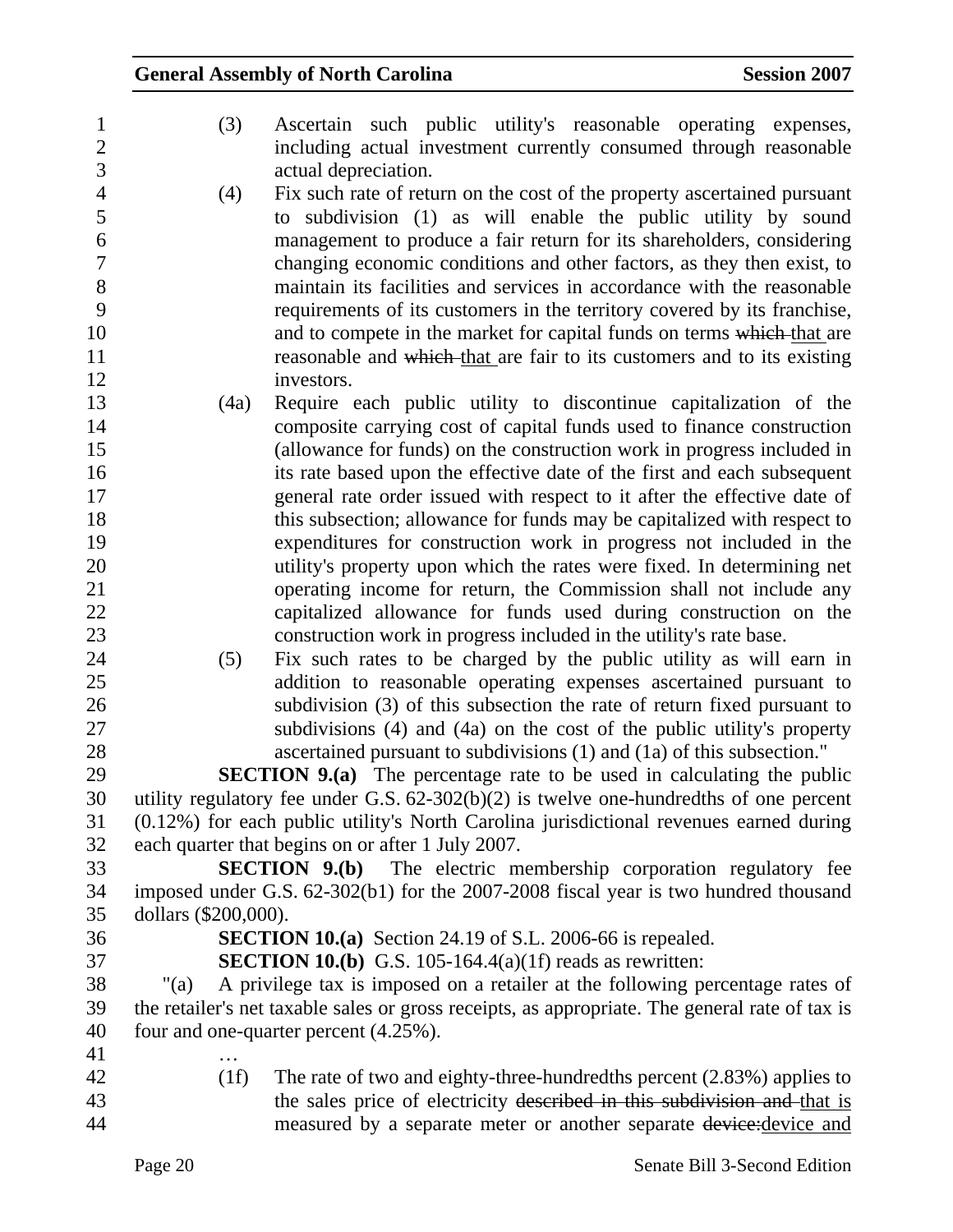|                              | <b>General Assembly of North Carolina</b>                                                      | <b>Session 2007</b> |
|------------------------------|------------------------------------------------------------------------------------------------|---------------------|
|                              | sold to a commercial laundry or to a pressing and dry-cleaning                                 |                     |
|                              | establishment for use in machinery used in the direct performance of                           |                     |
|                              | the laundering or the pressing and cleaning service.                                           |                     |
|                              | Sales of electricity to farmers to be used by them for any farm<br>$a$ .                       |                     |
|                              | purposes other than preparing food, heating dwellings, and                                     |                     |
|                              | other household purposes. The quantity of electricity or gas                                   |                     |
|                              | purchased or used at any one time shall not be a determinative                                 |                     |
|                              | factor as to whether its sale or use is or is not subject to the rate                          |                     |
|                              | of tax provided in this subdivision.                                                           |                     |
|                              | Sales of electricity to manufacturing industries and<br>$\mathbf{b}$ .                         |                     |
|                              |                                                                                                |                     |
|                              | manufacturing plants for use in connection with the operation of                               |                     |
|                              | the industries and plants other than sales of electricity to be                                |                     |
|                              | used for residential heating purposes. The quantity of electricity                             |                     |
|                              | purchased or used at any one time shall not be a determinative                                 |                     |
|                              | factor as to whether its sale or use is or is not subject to the rate                          |                     |
|                              | of tax provided in this subdivision.                                                           |                     |
|                              | Sales of electricity to commercial laundries or to pressing and<br>$e$ .                       |                     |
|                              | dry cleaning establishments for use in machinery used in the                                   |                     |
|                              | direct performance of the laundering or the pressing and                                       |                     |
|                              | cleaning service."                                                                             |                     |
|                              | <b>SECTION</b><br>10.(c)<br>G.S. $105-164.4(a)$ is amended by adding a new                     |                     |
| subdivision to read:         |                                                                                                |                     |
| "(a)                         | A privilege tax is imposed on a retailer at the following percentage rates of                  |                     |
|                              | the retailer's net taxable sales or gross receipts, as appropriate. The general rate of tax is |                     |
|                              | four and one-quarter percent (4.25%).                                                          |                     |
|                              |                                                                                                |                     |
| (1i)                         | The rate of one and eighty-nine hundredths percent $(1.89\%)$ applies to                       |                     |
|                              | the sales price of electricity described in this subdivision and measured                      |                     |
|                              | by a separate meter or another separate device:                                                |                     |
|                              | of electricity to manufacturing industries<br><b>Sales</b><br><u>a.</u>                        | and                 |
|                              | manufacturing plants for use in connection with the operation of                               |                     |
|                              | the industries and plants.                                                                     |                     |
|                              | Sales of electricity to farmers to be used by them for any<br><u>b.</u>                        |                     |
|                              | farming purposes other than preparing food, heating dwellings,                                 |                     |
|                              | and other household purposes."                                                                 |                     |
|                              | <b>SECTION 10.(d)</b> G.S. 105-164.4(a)(1i), as enacted by subsection (c) of this              |                     |
| section, reads as rewritten: |                                                                                                |                     |
| "(1i)                        | The rate of <del>one and eighty-nine hundredths percent (1.89%)</del>                          |                     |
|                              | $\frac{1}{2}$ minety-four hundredths percent (0.94%) applies to the sales price of             |                     |
|                              | electricity described in this subdivision and measured by a separate                           |                     |
|                              | meter or another separate device:                                                              |                     |
|                              | Sales of electricity to manufacturing industries<br>a.                                         | and                 |
|                              | manufacturing plants for use in connection with the operation of                               |                     |
|                              | the industries and plants.                                                                     |                     |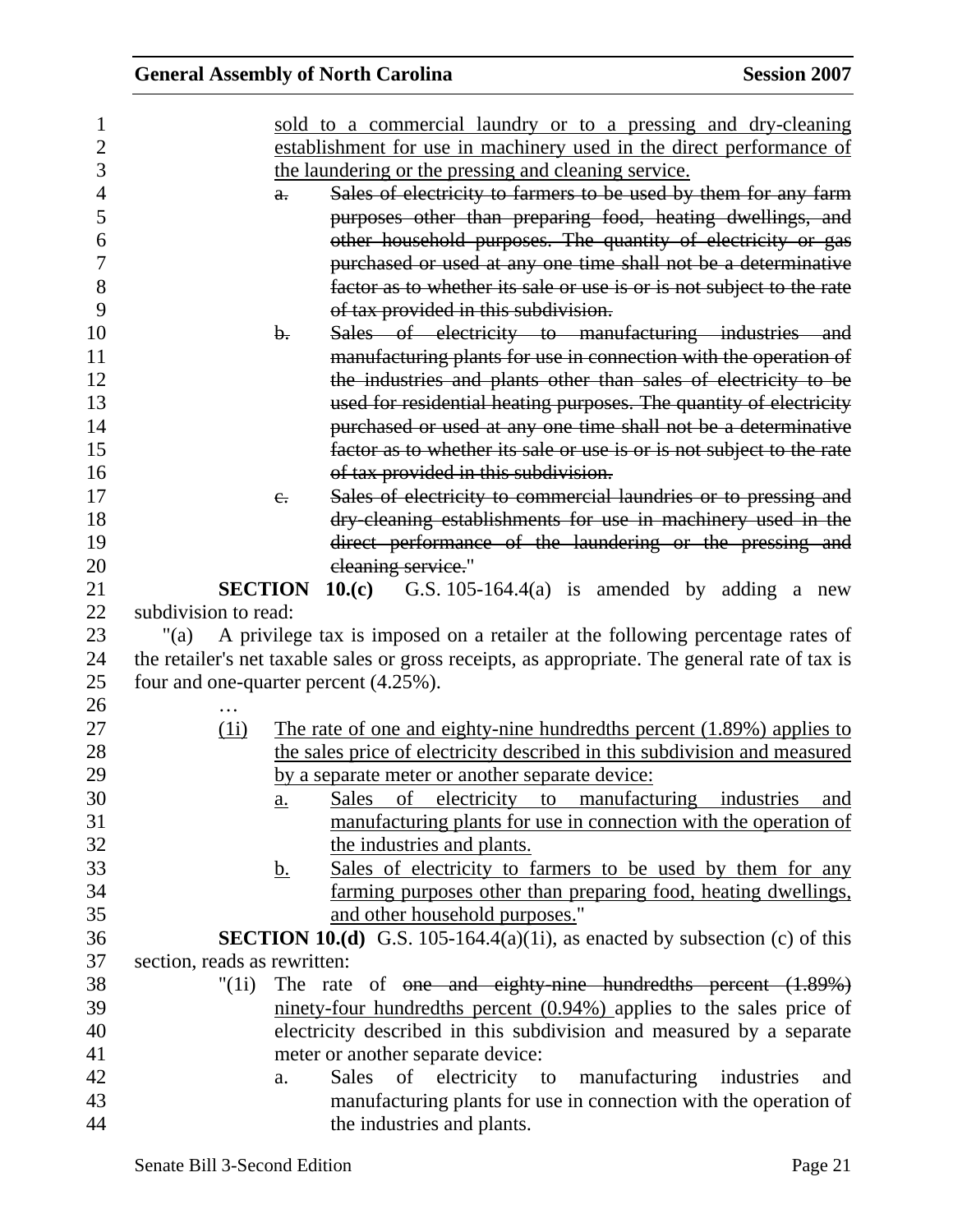| <b>General Assembly of North Carolina</b> |                                                                                                                                                                                                                                                                                                                                                                                                                                                                                                                                                                                                                                                                                                                                                                                                                                                                                                                   | <b>Session 2007</b> |
|-------------------------------------------|-------------------------------------------------------------------------------------------------------------------------------------------------------------------------------------------------------------------------------------------------------------------------------------------------------------------------------------------------------------------------------------------------------------------------------------------------------------------------------------------------------------------------------------------------------------------------------------------------------------------------------------------------------------------------------------------------------------------------------------------------------------------------------------------------------------------------------------------------------------------------------------------------------------------|---------------------|
| b.                                        | Sales of electricity to farmers to be used by them for any<br>farming purposes other than preparing food, heating dwellings,<br>and other household purposes."<br><b>SECTION 10.(e)</b> G.S. 105-164.4(a)(1i), as enacted by this section, is                                                                                                                                                                                                                                                                                                                                                                                                                                                                                                                                                                                                                                                                     |                     |
|                                           |                                                                                                                                                                                                                                                                                                                                                                                                                                                                                                                                                                                                                                                                                                                                                                                                                                                                                                                   |                     |
| repealed.                                 | <b>SECTION 10.(f)</b> G.S. 105-164.13(1) reads as rewritten:                                                                                                                                                                                                                                                                                                                                                                                                                                                                                                                                                                                                                                                                                                                                                                                                                                                      |                     |
|                                           | "§ 105-164.13. Retail sales and use tax.                                                                                                                                                                                                                                                                                                                                                                                                                                                                                                                                                                                                                                                                                                                                                                                                                                                                          |                     |
| by this Article:                          | The sale at retail and the use, storage, or consumption in this State of the following<br>tangible personal property and services are specifically exempted from the tax imposed                                                                                                                                                                                                                                                                                                                                                                                                                                                                                                                                                                                                                                                                                                                                  |                     |
|                                           | Agricultural Group.                                                                                                                                                                                                                                                                                                                                                                                                                                                                                                                                                                                                                                                                                                                                                                                                                                                                                               |                     |
| (1)<br>a.<br>b.<br>c.                     | Any of the following items sold to a farmer for use by the farmer in the<br>planting, cultivating, harvesting, or curing of farm crops or in the<br>production of dairy products, eggs, or animals. A "farmer" includes a<br>dairy operator, a poultry farmer, an egg producer, a livestock farmer, a<br>farmer of crops, and a farmer of an aquatic species, as defined in<br>G.S. 106-758.<br>Commercial fertilizer, lime, land plaster, plastic mulch, plant<br>bed covers, potting soil, and seeds.<br>Farm machinery, attachment and repair parts for farm<br>machinery, and lubricants applied to farm machinery. The term<br>"machinery" includes implements that have moving parts or are<br>operated or drawn by an animal. The term does not include<br>implements operated wholly by hand or motor vehicles required<br>to be registered under Chapter 20 of the General Statutes.<br>A horse or mule. |                     |
| d.                                        | Fuel other than electricity. Fuel."                                                                                                                                                                                                                                                                                                                                                                                                                                                                                                                                                                                                                                                                                                                                                                                                                                                                               |                     |
|                                           | <b>SECTION 10.(g)</b> G.S. 105-164.13 is amended by adding a new subdivision                                                                                                                                                                                                                                                                                                                                                                                                                                                                                                                                                                                                                                                                                                                                                                                                                                      |                     |
| to read:                                  |                                                                                                                                                                                                                                                                                                                                                                                                                                                                                                                                                                                                                                                                                                                                                                                                                                                                                                                   |                     |
|                                           | "§ 105-164.13. Retail sales and use tax.                                                                                                                                                                                                                                                                                                                                                                                                                                                                                                                                                                                                                                                                                                                                                                                                                                                                          |                     |
|                                           | The sale at retail and the use, storage, or consumption in this State of the following                                                                                                                                                                                                                                                                                                                                                                                                                                                                                                                                                                                                                                                                                                                                                                                                                            |                     |
|                                           | tangible personal property and services are specifically exempted from the tax imposed                                                                                                                                                                                                                                                                                                                                                                                                                                                                                                                                                                                                                                                                                                                                                                                                                            |                     |
| by this Article:                          |                                                                                                                                                                                                                                                                                                                                                                                                                                                                                                                                                                                                                                                                                                                                                                                                                                                                                                                   |                     |
| (56)                                      | Fuel, including electricity, sold to a manufacturer for use in connection                                                                                                                                                                                                                                                                                                                                                                                                                                                                                                                                                                                                                                                                                                                                                                                                                                         |                     |
|                                           | with the operation of a manufacturing facility."                                                                                                                                                                                                                                                                                                                                                                                                                                                                                                                                                                                                                                                                                                                                                                                                                                                                  |                     |
|                                           | <b>SECTION 10.(h)</b> Subsections (a) and (h) of this section become effective                                                                                                                                                                                                                                                                                                                                                                                                                                                                                                                                                                                                                                                                                                                                                                                                                                    |                     |
|                                           | when this act becomes law. Subsections (b) and (c) of this section become effective 1                                                                                                                                                                                                                                                                                                                                                                                                                                                                                                                                                                                                                                                                                                                                                                                                                             |                     |
|                                           | July 2007 and apply to sales occurring on or after that date. Subsection (d) of this                                                                                                                                                                                                                                                                                                                                                                                                                                                                                                                                                                                                                                                                                                                                                                                                                              |                     |
|                                           | section becomes effective 1 July 2008 and applies to sales occurring on or after that                                                                                                                                                                                                                                                                                                                                                                                                                                                                                                                                                                                                                                                                                                                                                                                                                             |                     |
|                                           | date. Subsections (e), (f), and (g) of this section become effective 1 July 2009 and apply                                                                                                                                                                                                                                                                                                                                                                                                                                                                                                                                                                                                                                                                                                                                                                                                                        |                     |
| to sales occurring on or after that date. |                                                                                                                                                                                                                                                                                                                                                                                                                                                                                                                                                                                                                                                                                                                                                                                                                                                                                                                   |                     |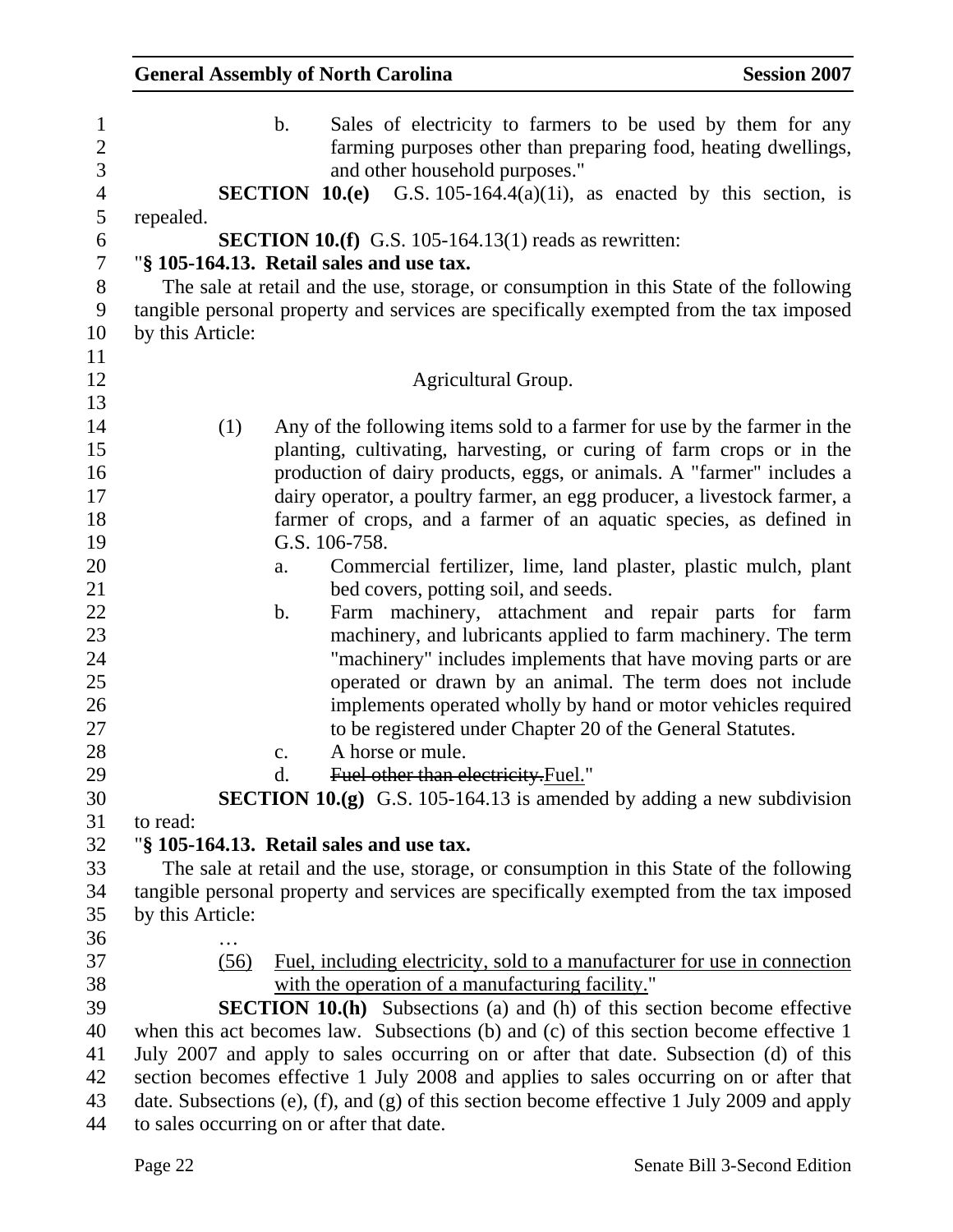| $\mathbf{1}$   | <b>SECTION 11.(a)</b> G.S. 105-187.41 reads as rewritten:                                       |                                                                                        |
|----------------|-------------------------------------------------------------------------------------------------|----------------------------------------------------------------------------------------|
| $\overline{2}$ | "§ 105-187.41. Tax imposed on piped natural gas.                                                |                                                                                        |
| 3              | (a)                                                                                             | Scope. - An excise tax is imposed on piped natural gas received for                    |
| $\overline{4}$ | consumption in this State. This tax is imposed in lieu of a sales and use tax and a             |                                                                                        |
| 5              | percentage gross receipts tax on piped natural gas.                                             |                                                                                        |
| 6              | (b)                                                                                             | Rate. - The tax rate is set in the table below. The tax rate is based on monthly       |
| $\tau$         | therm volumes of piped natural gas received by the end-user of the gas. If an end-user          |                                                                                        |
| $8\,$          | receives piped natural gas that is metered through two or more separate measuring               |                                                                                        |
| 9              | devices, the tax is calculated separately on the volume metered through each device             |                                                                                        |
| 10             | rather than on the total volume metered through all measuring devices, unless the               |                                                                                        |
| 11             | devices are located on the same premises and are part of the same billing account. In           |                                                                                        |
| 12             | that circumstance, the tax is calculated on the total volume metered through the two or         |                                                                                        |
| 13             | more separate measuring devices.                                                                |                                                                                        |
| 14             | Monthly Volume of                                                                               | Rate Per Therm                                                                         |
| 15             | <b>Therms Received</b>                                                                          |                                                                                        |
| 16             | First 200                                                                                       | \$.047                                                                                 |
| 17             | 201 to 15,000                                                                                   | .035                                                                                   |
| 18             | 15,001 to 60,000                                                                                | .024                                                                                   |
| 19             | 60,001 to 500,000                                                                               | .015                                                                                   |
| 20             | Over 500,000                                                                                    | .003                                                                                   |
| 21             | (c)                                                                                             | Gas City Exemption. – The tax imposed by this section does not apply to                |
| 22             | piped natural gas received by a gas city for consumption by that city or to piped natural       |                                                                                        |
| 23             | gas delivered by a gas city to a sales or transportation customer of the gas city.              |                                                                                        |
| 24             | (d)                                                                                             | <u>Reduction of Tax. – The tax imposed by this section is reduced by one-third</u>     |
| 25             | for piped natural gas received by a manufacturer for use in connection with the                 |                                                                                        |
| 26             | operation of the manufacturing facility and for piped natural gas received by a farmer to       |                                                                                        |
| 27             | be used for any farming purpose other than preparing food, heating dwellings, and other         |                                                                                        |
| 28             | household purposes."                                                                            |                                                                                        |
| 29             |                                                                                                 | <b>SECTION 11.(b)</b> G.S. 105-187.41(d), as enacted by subsection (a) of this         |
| 30             | section, reads as rewritten:                                                                    |                                                                                        |
| 31             | " $(d)$                                                                                         | Reduction of Tax. $-$ The tax imposed by this section is reduced by $\theta$ one third |
| 32             | $\frac{1}{3}$ two-thirds for piped natural gas received by a manufacturer for use in connection |                                                                                        |
| 33             | with the operation of the manufacturing facility or for piped natural gas received by a         |                                                                                        |
| 34             | farmer to be used for any farming purpose other than preparing food, heating dwellings,         |                                                                                        |
| 35             | and other household purposes."                                                                  |                                                                                        |
| 36             |                                                                                                 | <b>SECTION 11.(c)</b> G.S. 105-187.41(d), as enacted by this section, is repealed.     |
| 37             | <b>SECTION 11.(d)</b> G.S. 105-187.41(c) reads as rewritten:                                    |                                                                                        |
| 38             | " $(c)$                                                                                         | Gas City Exemption. Exemptions. The tax imposed by this section does not               |
| 39             | apply to piped-any of the following:                                                            |                                                                                        |
| 40             | (1)                                                                                             | Piped natural gas received by a gas city for consumption by that eity or               |
| 41             | to piped city.                                                                                  |                                                                                        |
| 42             | (2)                                                                                             | Piped natural gas delivered by a gas city to a sales or transportation                 |
| 43             | customer of the gas city.                                                                       |                                                                                        |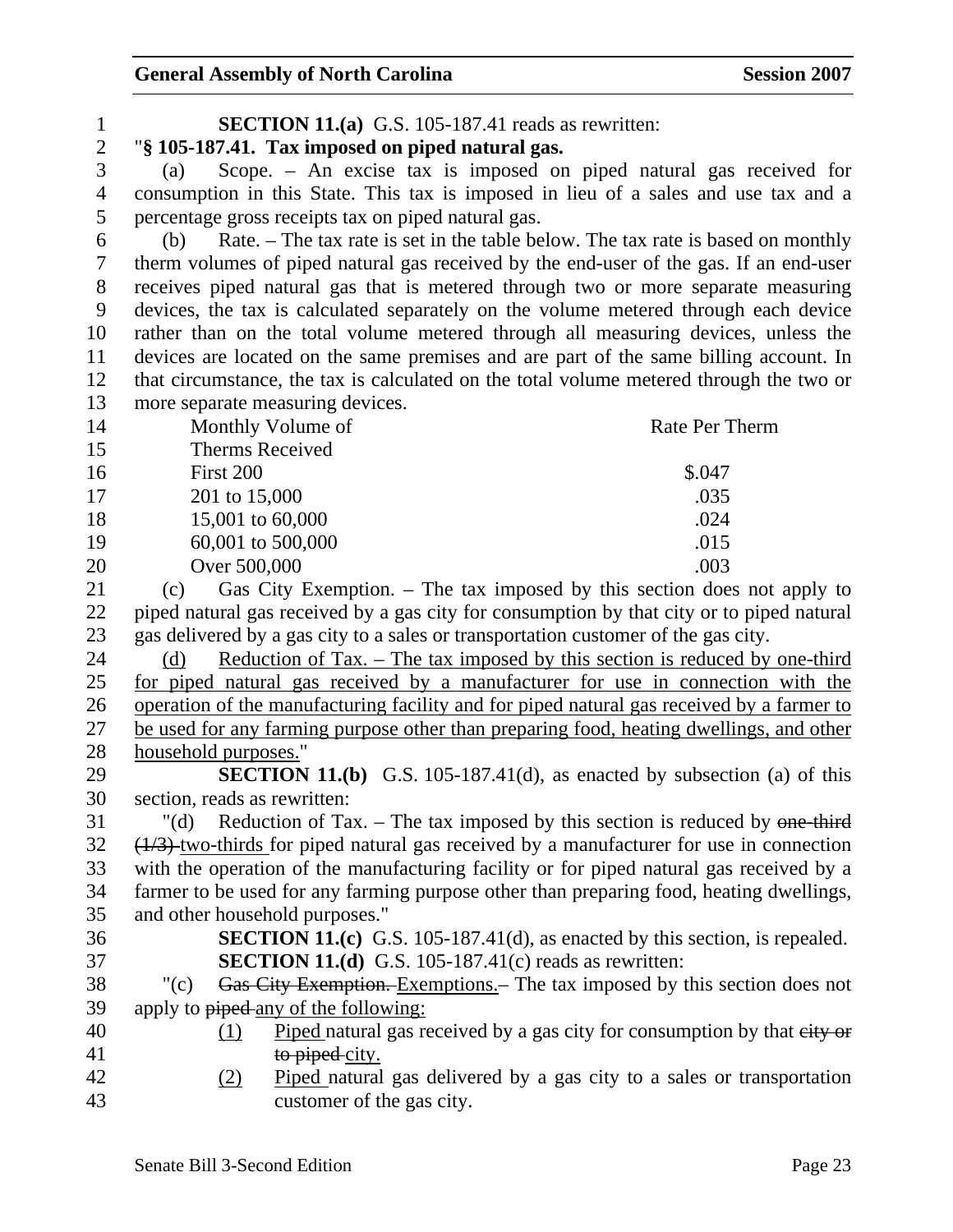|                              | <b>General Assembly of North Carolina</b>                                                                                               | <b>Session 2007</b> |
|------------------------------|-----------------------------------------------------------------------------------------------------------------------------------------|---------------------|
| (3)                          | Piped natural gas received by a manufacturer for use in connection                                                                      |                     |
|                              | with the operation of the manufacturing facility.                                                                                       |                     |
| (4)                          | Piped natural gas received by a farmer to be used for any farming                                                                       |                     |
|                              | purpose other than preparing food, heating dwellings, and other                                                                         |                     |
|                              | household purposes."                                                                                                                    |                     |
|                              | <b>SECTION 11.(e)</b> Subsection (a) of this section becomes effective July 1,                                                          |                     |
|                              | 2007, and applies to piped natural gas received on or after that date. Subsection (b) of                                                |                     |
|                              | this section becomes effective July 1, 2008, and applies to piped natural gas received on                                               |                     |
|                              | or after that date. Subsections (c) and (d) of this section become effective July 1, 2009,                                              |                     |
|                              | and apply to piped natural gas received on or after that date. The remainder of this                                                    |                     |
|                              | section is effective when it becomes law.                                                                                               |                     |
|                              | <b>SECTION 12.(a)</b> G.S. 105-187.51A reads as rewritten:                                                                              |                     |
|                              | "§ 105-187.51A. Tax imposed on manufacturing fuel.                                                                                      |                     |
|                              | A privilege tax is imposed on a manufacturing industry or plant that purchases fuel                                                     |                     |
|                              | to operate the industry or plant. The tax is one percent $(1\%)$ -sixty-seven hundredths                                                |                     |
|                              | percent $(0.67\%)$ of the sales price of the fuel. The tax does not apply to electricity or                                             |                     |
| piped natural gas."          |                                                                                                                                         |                     |
|                              | <b>SECTION 12.(b)</b> G.S. 105-187.51A, as amended by subsection (a) of this                                                            |                     |
| section, reads as rewritten: |                                                                                                                                         |                     |
|                              | "§ 105-187.51A. Tax imposed on manufacturing fuel.                                                                                      |                     |
|                              | A privilege tax is imposed on a manufacturing industry or plant that purchases fuel                                                     |                     |
|                              | to operate the industry or plant. The tax is $sixty$ -seven hundred ths percent $(0.67%)$                                               |                     |
|                              | thirty-four hundredths percent $(0.34\%)$ of the sales price of the fuel. The tax does not                                              |                     |
|                              | apply to electricity or piped natural gas."                                                                                             |                     |
|                              | <b>SECTION 12.(c)</b> G.S. 105-187.51A is repealed.                                                                                     |                     |
|                              | <b>SECTION 12.(d)</b> Subsection (a) of this section becomes effective July 1,                                                          |                     |
|                              | 2007, and applies to fuel purchased on or after that date. Subsection (b) of this section                                               |                     |
|                              | becomes effective July 1, 2008, and applies to fuel purchased on or after that date.                                                    |                     |
|                              | Subsection (c) of this section becomes effective July 1, 2009. The remainder of this                                                    |                     |
|                              | section is effective when it becomes law.                                                                                               |                     |
|                              | <b>SECTION 13.(a)</b> Part 1 of Article 4 of Chapter 105 of the General Statutes                                                        |                     |
|                              | is amended by adding a new section to read:                                                                                             |                     |
|                              | "§ 105-130.49. Construction or improvement of energy-efficient home.<br>Definitions. – The following definitions apply in this section: |                     |
| <u>(a)</u><br>(1)            | <u>Energy-efficient home. <math>- A</math> single- or multi-family home that is a</u>                                                   |                     |
|                              | federally qualified energy-efficient home or a State-certified                                                                          |                     |
|                              | energy-efficient home.                                                                                                                  |                     |
|                              | Federally qualified energy-efficient home. $-$ A residence qualified                                                                    |                     |
| <u>(2)</u>                   | under the ENERGY STAR Program administered by the United States                                                                         |                     |
|                              | <b>Environmental Protection Agency.</b>                                                                                                 |                     |
| <u>(3)</u>                   | <u> State-certified energy-efficient home. – A residence certified under the</u>                                                        |                     |
|                              | NC Healthy Built Homes Program administered by the North Carolina                                                                       |                     |
|                              | Solar Center, the State Energy Office, and the North Carolina                                                                           |                     |
|                              | Department of Administration.                                                                                                           |                     |
|                              |                                                                                                                                         |                     |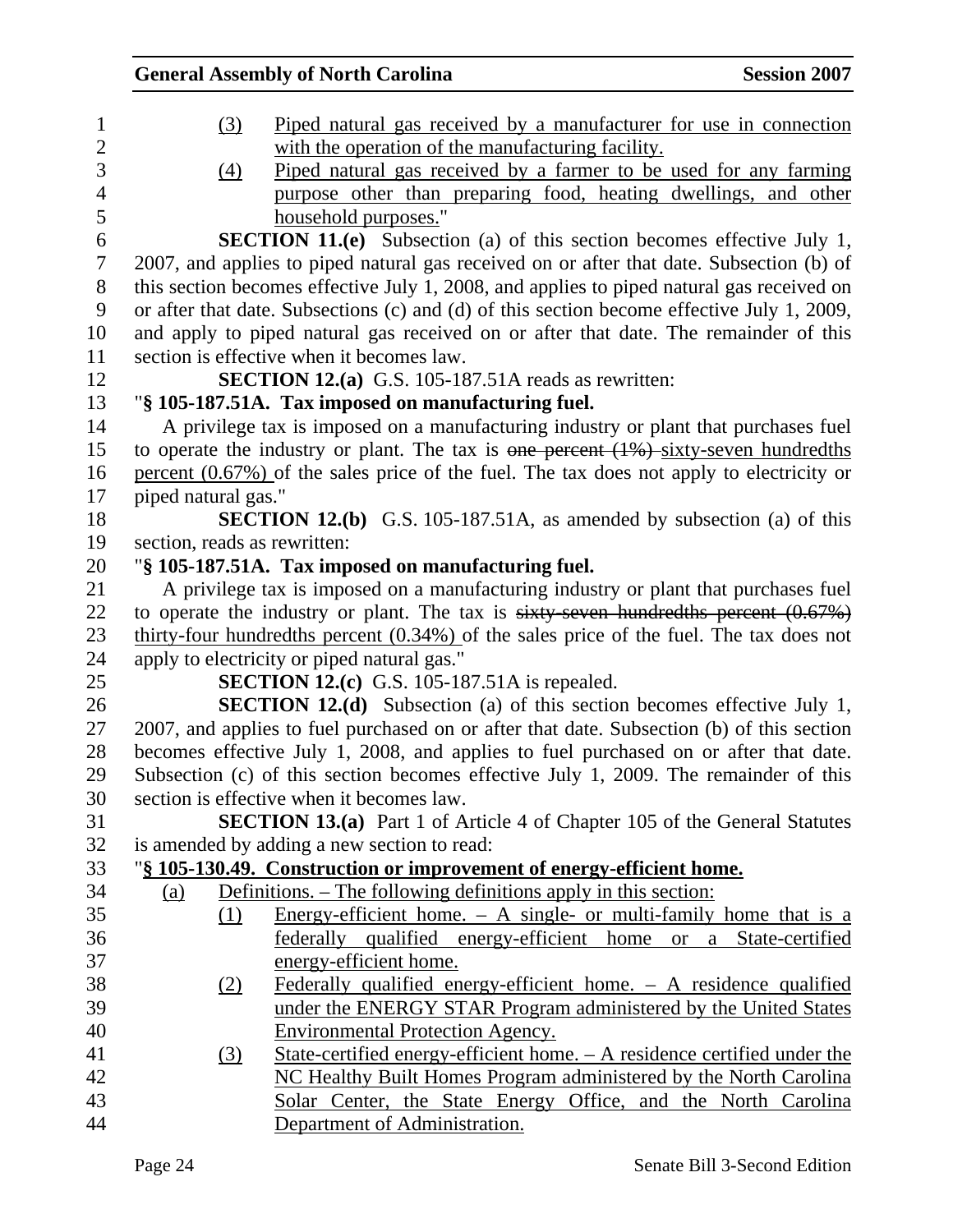| 1              | (b)                     |     | $Credit. - A taxpayer that builds or manufacturers an energy-efficient home is$            |
|----------------|-------------------------|-----|--------------------------------------------------------------------------------------------|
| $\overline{2}$ |                         |     | allowed a credit against the taxes imposed by this Part. In order to claim a credit under  |
| 3              |                         |     | this section, the taxpayer must include with the tax return documentation that the         |
| $\overline{4}$ |                         |     | property with respect to which a credit is claimed is an energy-efficient home. A          |
| 5              |                         |     | taxpayer may claim only one of the credits allowed under this section with respect to a    |
| 6              |                         |     | single home. The amount of the credit is as follows:                                       |
| $\overline{7}$ |                         | (1) | For a taxpayer that builds or manufactures a new federally qualified                       |
| $8\,$          |                         |     | energy-efficient home, the credit is one thousand dollars (\$1,000).                       |
| 9              |                         | (2) | For a taxpayer that builds or manufactures a new State-certified                           |
| 10             |                         |     | energy-efficient home, the credit is two thousand dollars (\$2,000).                       |
| 11             | (c)                     |     | $Cap.$ – The credit allowed under this section may not exceed the amount of                |
| 12             |                         |     | tax imposed by this Part for the taxable year reduced by the sum of all credits allowable. |
| 13             |                         |     | except tax payments made by or on behalf of the taxpayer. Any unused portion of a          |
| 14             |                         |     | credit under this section may be carried forward for the succeeding five years.            |
| 15             | (d)                     |     | <u>Sunset. – This section is repealed effective for taxable years beginning on or</u>      |
| 16             | after January 1, 2012." |     |                                                                                            |
| 17             |                         |     | <b>SECTION 13.(b)</b> Part 2 of Article 4 of Chapter 105 of the General Statutes           |
| 18             |                         |     | is amended by adding a new section to read:                                                |
| 19             |                         |     | "§ 105-151.31. Construction or improvement of energy-efficient home.                       |
| 20             | (a)                     |     | Definitions. – The following definitions apply in this section:                            |
| 21             |                         | (1) | <u>Energy-efficient home. <math>- A</math> single- or multi-family home that is a</u>      |
| 22             |                         |     | federally qualified energy-efficient home or a State-certified                             |
| 23             |                         |     | energy-efficient home.                                                                     |
| 24             |                         | (2) | Federally qualified energy-efficient home. $-$ A residence qualified                       |
| 25             |                         |     | under the ENERGY STAR Program administered by the United States                            |
| 26             |                         |     | <b>Environmental Protection Agency.</b>                                                    |
| 27             |                         | (3) | State-certified energy-efficient home. - A residence certified under the                   |
| 28             |                         |     | NC Healthy Built Homes Program administered by the North Carolina                          |
| 29             |                         |     | Solar Center, the State Energy Office, and the North Carolina                              |
| 30             |                         |     | Department of Administration.                                                              |
| 31             | (b)                     |     | $Credit. - A taxpayer that builds or manufacturers an energy-efficient home is$            |
| 32             |                         |     | allowed a credit against the taxes imposed by this Part. In order to claim a credit under  |
| 33             |                         |     | this section, the taxpayer must include with the tax return documentation that the         |
| 34             |                         |     | property with respect to which a credit is claimed is an energy-efficient home. A          |
| 35             |                         |     | taxpayer may claim only one of the credits allowed under this section with respect to a    |
| 36             |                         |     | single home. The amount of the credit is as follows:                                       |
| 37             |                         | (1) | For a taxpayer that builds or manufactures a new federally qualified                       |
| 38             |                         |     | energy-efficient home, the credit is one thousand dollars (\$1,000).                       |
| 39             |                         | (2) | For a taxpayer that builds or manufactures a new State-certified                           |
| 40             |                         |     | energy-efficient home, the credit is two thousand dollars (\$2,000).                       |
| 41             | (c)                     |     | $Cap.$ – The credit allowed under this section may not exceed the amount of                |
| 42             |                         |     | tax imposed by this Part for the taxable year reduced by the sum of all credits allowable, |
| 43             |                         |     | except tax payments made by or on behalf of the taxpayer. Any unused portion of a          |
| 44             |                         |     | credit under this section may be carried forward for the succeeding five years.            |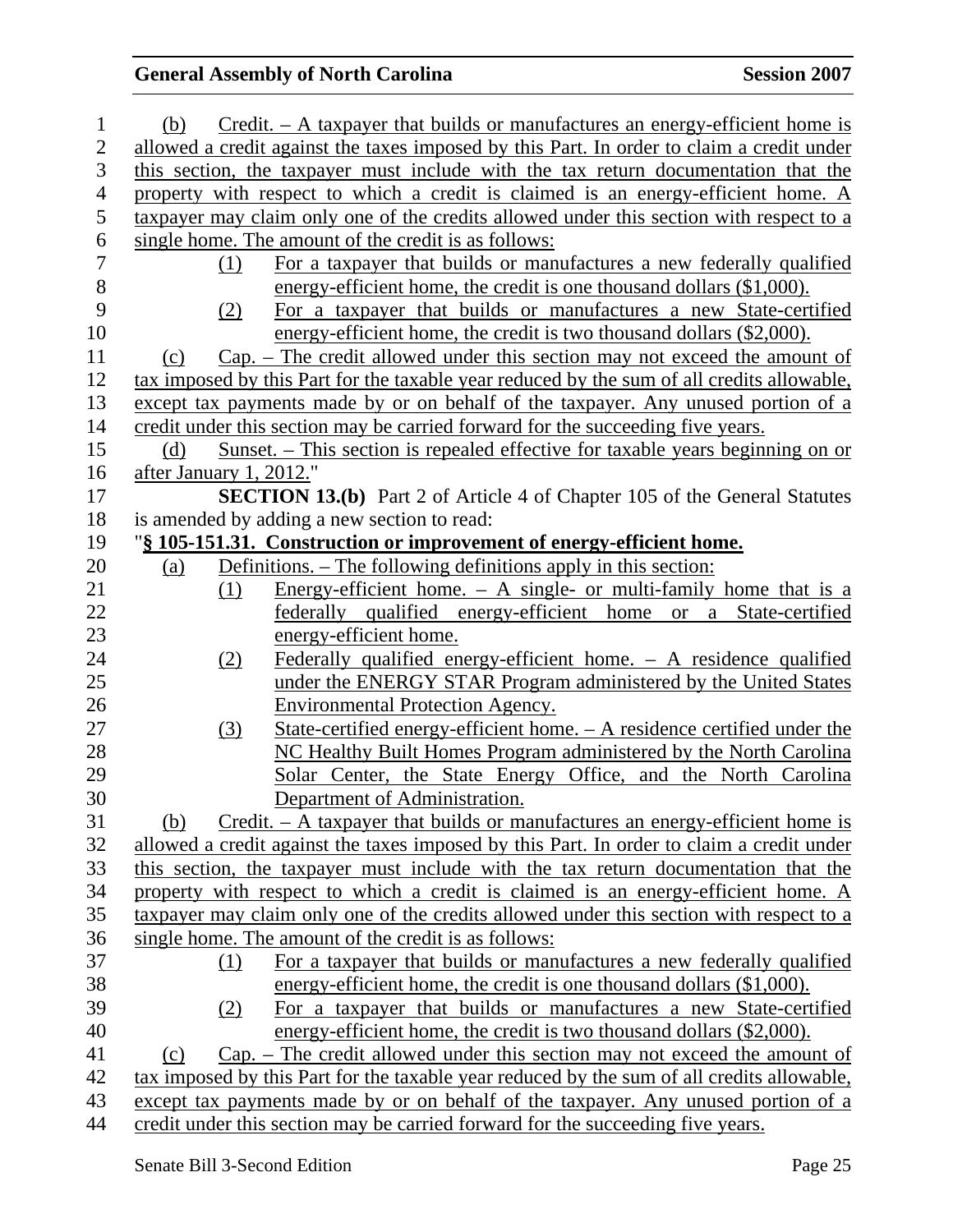| 1                        | <u>Sunset. – This section is repealed effective for taxable years beginning on or</u><br>(d) |
|--------------------------|----------------------------------------------------------------------------------------------|
| $\overline{2}$           | after January 1, 2012."                                                                      |
| 3                        | <b>SECTION 13.(c)</b> This section is effective for taxable years beginning on or            |
| $\overline{\mathcal{A}}$ | after 1 January 2007 and applies to homes that receive the qualification or certification    |
| 5                        | on or after that date.                                                                       |
| 6                        | <b>SECTION 14.(a)</b> Article 3B of Chapter 105 of the General Statutes is                   |
| $\tau$                   | amended by adding a new section to read:                                                     |
| 8                        | "§ 105-129.16G. Credit for contributing to a nonprofit organization that invests in          |
| 9                        | renewable energy property.                                                                   |
| 10                       | $Credit. - A targayer that makes an eligible contribution to a nonprofit$<br>(a)             |
| 11                       | organization organized under section $501(c)(3)$ of the Code is allowed a credit under       |
| 12                       | this section. The amount of credit allowed is equal to a portion of the credit that the      |
| 13                       | nonprofit organization would be allowed under G.S. 105-129.16A if the nonprofit              |
| 14                       | organization was subject to tax. The portion allowed to each taxpayer is equal to the        |
| 15                       | percentage of the total costs for which the nonprofit organization would have been           |
| 16                       | eligible for a credit under G.S. 105-129.16A that were covered by the taxpayer's eligible    |
| 17                       | contribution.                                                                                |
| 18                       | Definition. – For the purposes of this section, an 'eligible contribution' is one<br>(b)     |
| 19                       | that satisfies all of the following conditions:                                              |
| 20                       | The contribution was designated by the taxpayer to be used for<br>(1)                        |
| 21                       | investing in renewable energy property.                                                      |
| 22                       | The nonprofit organization used the contribution for investing in<br>(2)                     |
| 23                       | renewable energy property.                                                                   |
| 24                       | Administration. – The nonprofit organization must keep records of all<br>(c)                 |
| 25                       | contributions that have been designated to be used for investing in renewable energy         |
| 26                       | property and must keep records of all investments in renewable energy property. The          |
| 27                       | nonprofit organization must inform all taxpayers that make eligible contributions of the     |
| 28                       | amount of credit for which they are eligible."                                               |
| 29                       | <b>SECTION 14.(b)</b> G.S. 105-259(b) is amended by adding a new section to                  |
| 30                       | read:                                                                                        |
| 31                       | Disclosure Prohibited. - An officer, an employee, or an agent of the State<br>" $(b)$        |
| 32                       | who has access to tax information in the course of service to or employment by the State     |
| 33                       | may not disclose the information to any other person unless the disclosure is made for       |
| 34                       | one of the following purposes:                                                               |
| 35                       |                                                                                              |
| 36                       | (38)<br>To verify with a nonprofit organization information relating to                      |
| 37                       | eligibility for a credit under G.S. 105-129.16G."                                            |
| 38                       | <b>SECTION 14.(c)</b> This section is effective for taxable years beginning on or            |
| 39                       | after 1 January 2007.                                                                        |
| 40                       | <b>SECTION 15.</b><br>If any section or provision of this act is declared                    |
| 41                       | unconstitutional or invalid by the courts, the unconstitutional or invalid section or        |
| 42                       | provision does not affect the validity of this act as a whole or any part of this act other  |
| 43                       | than the part declared to be unconstitutional or invalid.                                    |